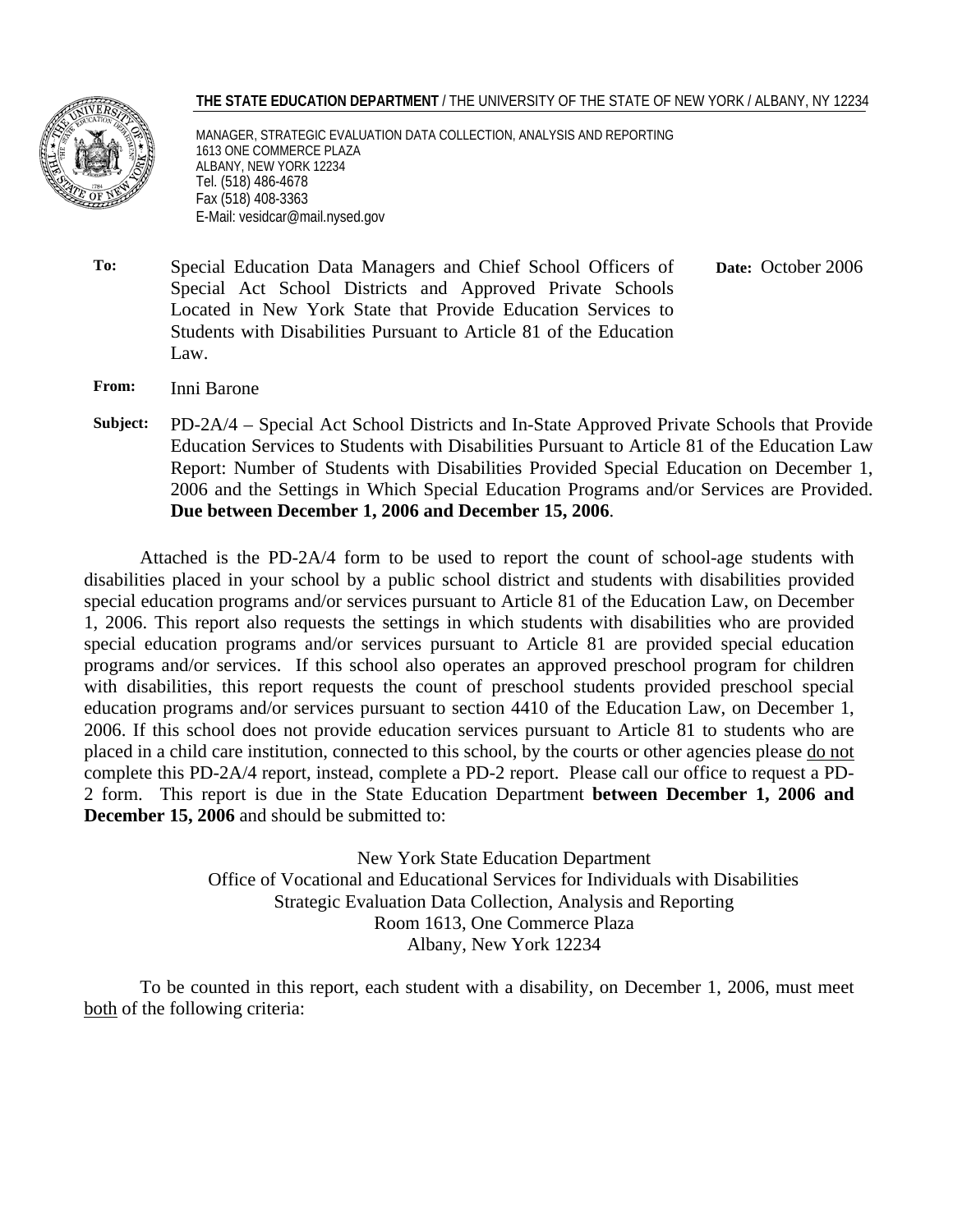- The student must be placed in your school and your school must implement the student's Individualized Education Program (IEP) on December 1, 2006. A student with a disability whose placement in your school is discontinued before December 1, 2006, may not be included in the count for your school. A student who is initially placed in your school and provided special education after December 1, 2006 may not be included in the count for your school.
- The student must be placed in your school by a New York State public school district, or placed by a court or other agency in a child care institution connected to your school and be provided special education programs and/or services pursuant to Article 81, in accordance with State standards.

Federal law and regulation require that State and local education agencies ensure an unduplicated count of students with disabilities. Before submitting the PD-2A/4 report, please complete local verification procedures to ensure that each student is counted only once. Such verification procedures may include visual scans, computer scans or other methods; and are especially important for campuses having several school buildings and for students receiving multiple special education programs and/or services.

The New York State Education Department (NYSED) will confirm the accuracy of information included in this report as part of the program review process, or as is otherwise indicated. To facilitate such review for your school, please maintain a list (hard copy or other readily retrievable format) of all students included in this child count until June 30, 2014. Upon completing local verification procedures, if it is determined that one or more counts are incorrect, a revised report (i.e., PD-2A/4 form) must be submitted to SED.

Compared to the PD-2A/4 report for 2005-2006, the PD-2A/4 report for 2006-2007 has been modified in the following ways:

- Section B, Table 3 has been added to collect population and poverty counts to be used in the determination of the amount of federal allocation for this school for the 2007-08 school year.
- Section C, Reports 1-15 have been revised to include a Table 3 to collect the number of students with disabilities who are incarcerated in correctional facilities, home-schooled, or parentally placed in nonpublic schools. In previous years these students were reported in Tables 1 or 2 of Reports 1-15.
- Section C, Report 15 has been split into Report 15A for school-age students with disabilities ages 4-5 and 15B for students with disabilities ages 6-21.
- Section C, Report 16A and 16B have been added to collect the number of school-age students with disabilities ages 4-5 and 6-21, respectively, in each educational setting by gender and limited English proficient status.
- Section C, Reports 17A and 17B request data for school-age students with disabilities ages 4-5 and 6-21, respectively, by disability and race and ethnicity.
- Schools are provided an option to report some students as "multi-racial not of Hispanic Origin." This is an optional reporting category. However, if students are reported in this category on the Basic Education Data System (BEDS) enrollment form, they must be reported in this category on the PD-2A/4 report. In the future, after advance notification, schools will be asked to report each student's unique race/ethnicity composition according to the new federal reporting categories. For description of the new proposed categories, see the Federal Register at http://www.ed.gov/legislation/FedRegister/other/2006-3/080706.d.pdf.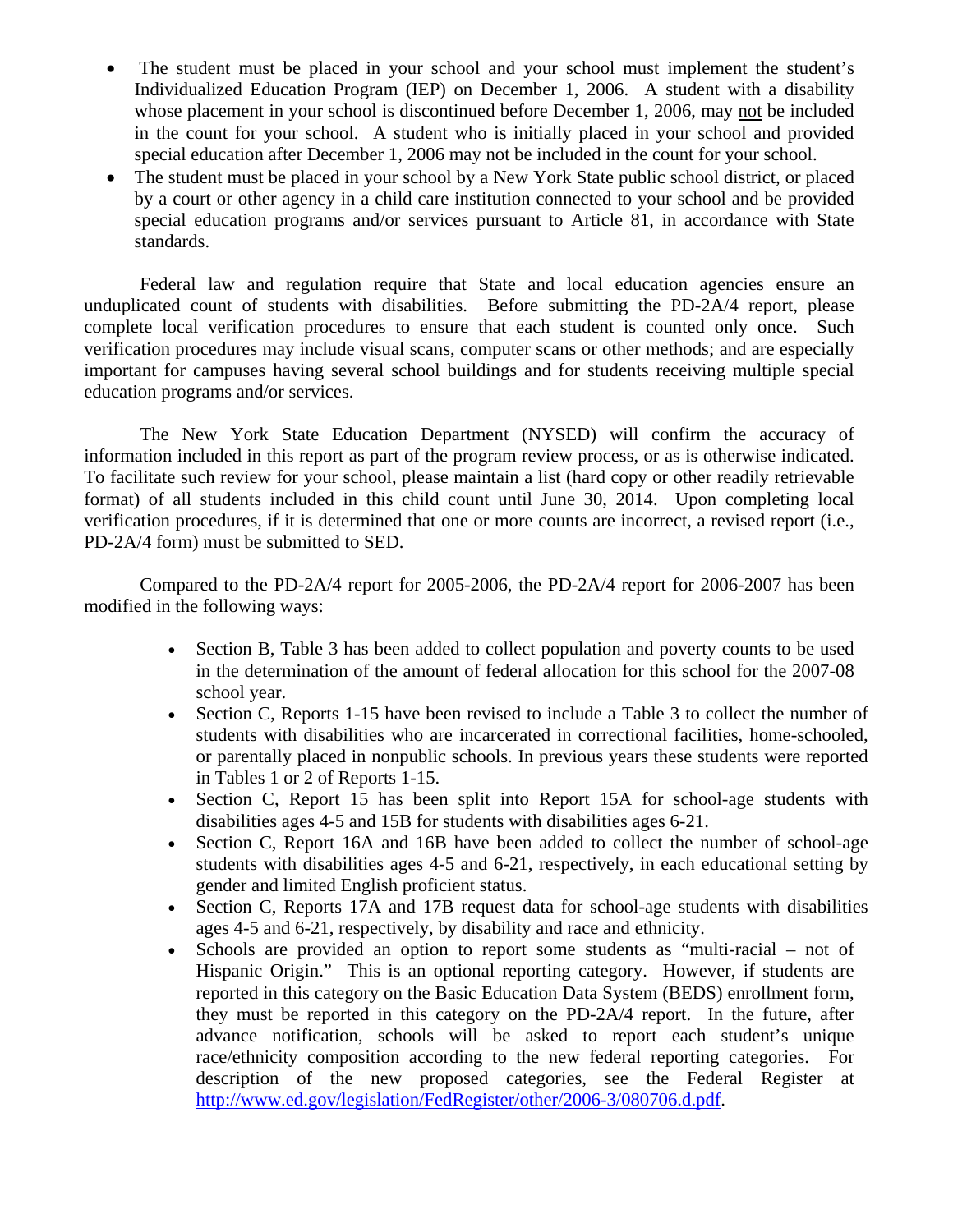Please note that the data collected through the PD forms are used in the following reports and activities:

- State Performance Plan and Annual Performance Report for Special Education
- Public reporting of Local Education Agency (LEA) results against State targets established in the State Performance Report.
- Calculation of minimum amount of per-pupil IDEA funds to be sub-allocated or spent on services.
- Pocketbook of Goals and Results for Individuals with Disabilities
- Chapter 655 Report to the Governor and the Legislature on the Status of the State's Schools
- Special Education Quality Assurance Reviews
- School District Report Cards
- BOCES Report Cards
- Charter School Report Cards
- Calculations to identify instances of possible race/ethnicity disproportionality
- Other reports required by State or federal statutes
- Evaluation of programs and policies

If you have any questions or are in need of assistance in completing this report, please contact the Strategic Evaluation Data Collection, Analysis and Reporting (SEDCAR) Unit by using the contact information provided in the letterhead. Thank you.

Attachment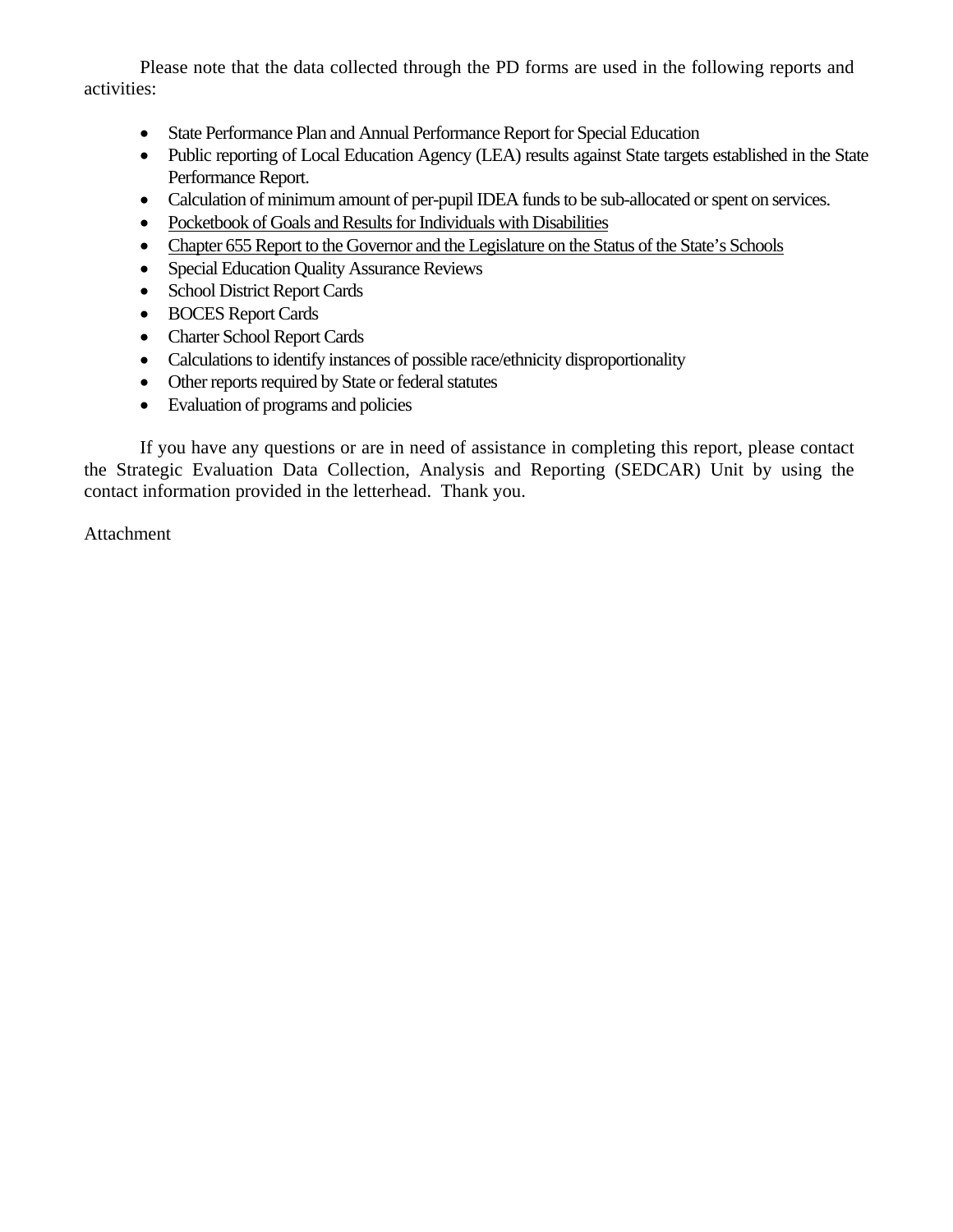#### The University of the State of New York THE STATE EDUCATION DEPARTMENT Office of Vocational and Educational Services for Individuals with Disabilities Strategic Evaluation Data Collection, Analysis and Reporting One Commerce Plaza – Room 1613

Albany, NY 12234-0001

**PD-2A/4-** *Special Act School Districts and In-State Approved Private Schools that Provide Special Education Programs and/or Services to Students with Disabilities Pursuant to Article 81 of the Education Law Report: Number of Students with Disabilities Provided Special Education on December 1, 2006 and the Settings in Which Special Education Programs and/or Services are Provided.* 

| <b>Instructions:</b>               | 1. Return one copy of this report between December 1 and December 15, 2006 to the above<br>address. (This report may not be signed or submitted prior to December 1, 2006.)<br>2. Retain one copy (and supporting documentation) in your school for reference and audit<br>purposes. The required retention period ends June 30, 2014.<br>3. If you have questions about this report, please call (518) 486-4678 or e-mail your questions |  |  |  |  |  |  |  |  |  |  |
|------------------------------------|-------------------------------------------------------------------------------------------------------------------------------------------------------------------------------------------------------------------------------------------------------------------------------------------------------------------------------------------------------------------------------------------------------------------------------------------|--|--|--|--|--|--|--|--|--|--|
|                                    | to vesidcar@mail.nysed.gov                                                                                                                                                                                                                                                                                                                                                                                                                |  |  |  |  |  |  |  |  |  |  |
|                                    | <b>School Information</b>                                                                                                                                                                                                                                                                                                                                                                                                                 |  |  |  |  |  |  |  |  |  |  |
| (Enter 12-digit SED Code Below)    |                                                                                                                                                                                                                                                                                                                                                                                                                                           |  |  |  |  |  |  |  |  |  |  |
|                                    |                                                                                                                                                                                                                                                                                                                                                                                                                                           |  |  |  |  |  |  |  |  |  |  |
| <b>SCHOOL NAME</b>                 |                                                                                                                                                                                                                                                                                                                                                                                                                                           |  |  |  |  |  |  |  |  |  |  |
| <b>ADDRESSS</b>                    |                                                                                                                                                                                                                                                                                                                                                                                                                                           |  |  |  |  |  |  |  |  |  |  |
|                                    |                                                                                                                                                                                                                                                                                                                                                                                                                                           |  |  |  |  |  |  |  |  |  |  |
|                                    |                                                                                                                                                                                                                                                                                                                                                                                                                                           |  |  |  |  |  |  |  |  |  |  |
| <b>Contact Person Information*</b> |                                                                                                                                                                                                                                                                                                                                                                                                                                           |  |  |  |  |  |  |  |  |  |  |
| <b>NAME</b>                        |                                                                                                                                                                                                                                                                                                                                                                                                                                           |  |  |  |  |  |  |  |  |  |  |
| <b>TITLE</b>                       |                                                                                                                                                                                                                                                                                                                                                                                                                                           |  |  |  |  |  |  |  |  |  |  |
| <b>TELEPHONE</b>                   | <b>FAX</b>                                                                                                                                                                                                                                                                                                                                                                                                                                |  |  |  |  |  |  |  |  |  |  |
| <b>E-MAIL ADDRESS</b>              |                                                                                                                                                                                                                                                                                                                                                                                                                                           |  |  |  |  |  |  |  |  |  |  |

\*All correspondence from SEDCAR will be directed to the contact person identified in the PD web based data entry system at http://pd.nysed.gov. Please keep the contact person information current, including the e-mail address as most communication will occur via e-mail.

#### *Certification and Assurances*

I have reviewed the information reported on this form and certify that this is a complete and accurate count of New York State students with disabilities served on December 1, 2006. I further certify that the students reported were placed in this school by New York State school districts, or by the courts or other agencies in a child care institution connected with this school and are provided special education programs and/or services pursuant to Article 81 of the Education Law. Also, all special education programs and/or services are provided in accordance with Individualized Education Programs and in accordance with State standards.

|                        |             | <b>Chief Administrative</b><br><b>Officer Must Sign and</b><br>Date on or after |
|------------------------|-------------|---------------------------------------------------------------------------------|
| Original Ink Signature | Date Signed | December 1, 2006.                                                               |

\_\_\_\_\_\_\_\_\_\_\_\_\_\_\_\_\_\_\_\_\_\_\_\_\_\_\_\_\_\_\_\_\_\_\_\_\_\_\_\_\_\_\_\_\_\_\_ Name of Chief Administrative Officer (Please Type or Print)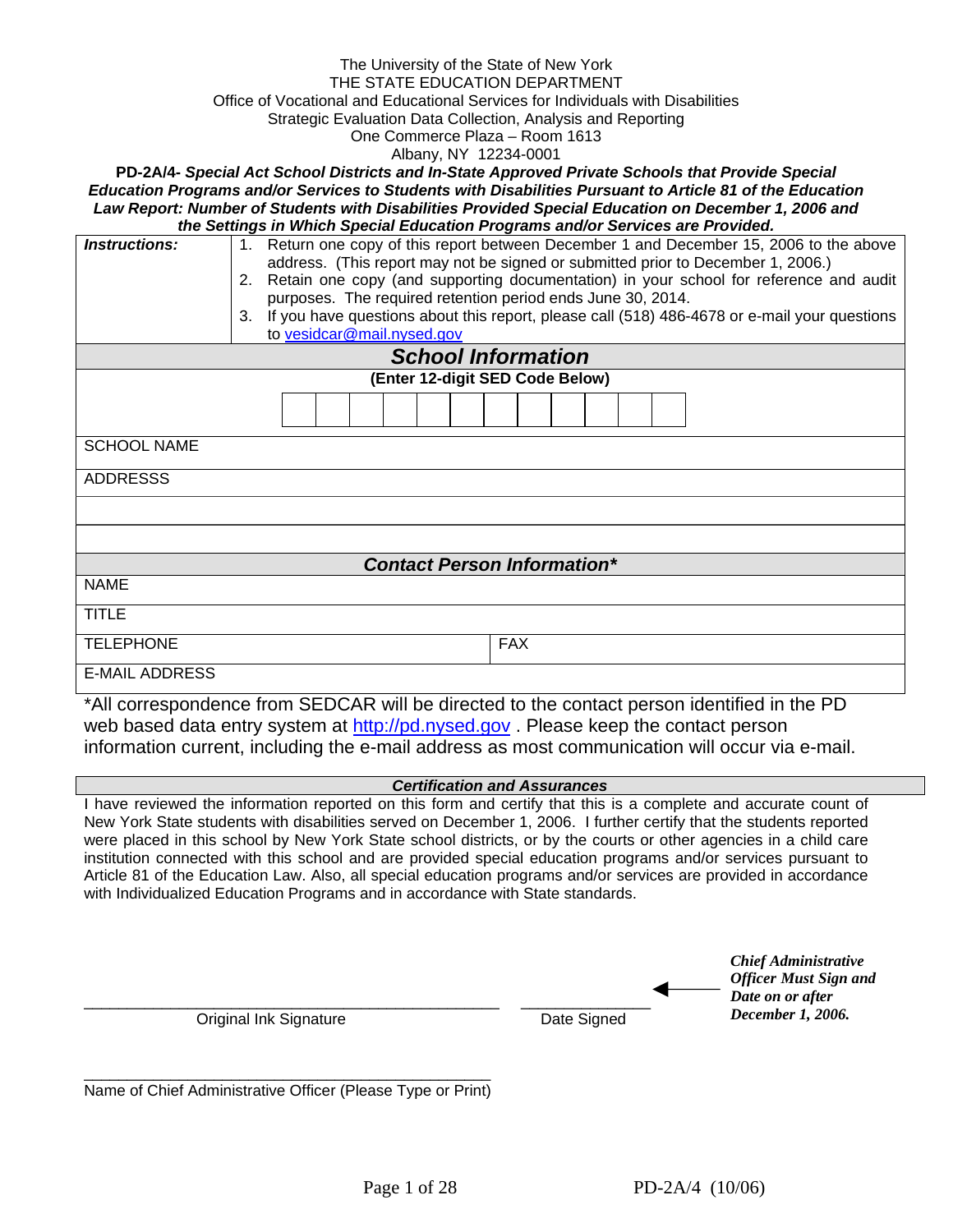### **Instructions and Definitions for Completing the PD-2A/4 Report**

- 1. Approved private schools that do not provide educational services pursuant to Article 81, on December 1, 2006, should not complete this PD-2A/4 report. Instead, a PD-2 report should be completed and may be requested by calling our office.
- 2. Wherever information is requested regarding students' race/ethnicity, please use the following definitions to assist you in determining the most appropriate category for reporting students:

**American Indian/Alaskan Native:** A person having origins in any of the original peoples of North and South America (including Central America) and who maintains tribal affiliation or community attachment.

**Asian or Pacific Islander:** A person having origins in any of the original peoples of the Far East, Southeast Asia, the Indian subcontinent, or the Pacific Islands, including, for example, Cambodia, China, India, Japan, Korea, Malaysia, Pakistan, the Philippine Islands, Thailand, and Vietnam. The Pacific Islands include Hawaii, Guam, and Samoa.

**Black or African American (not of Hispanic origin):** A person having origins in any of the Black racial groups of Africa.

**Hispanic or Latino:** A person of Cuban, Mexican, Puerto Rican, South or Central American, or other Spanish culture or origin, regardless of race.

**White (not of Hispanic origin):** A person having origins in any of the original peoples of Europe, the Middle East, or North Africa.

**Multi-Racial (not of Hispanic origin):** This is not a required reporting category, however, if schools report students in this category on the fall 2006 Basic Education Data System (BEDS) enrollment report, they must report students in the same category in this report. The definition of this category is, a person having origins in two or more of the categories of people classified as American Indian or Alaska Native, Black or African American (not of Hispanic Origin), Asian or Pacific Islander, or White (not of Hispanic Origin). Note: Any person of Hispanic of Latino origin, in whole or in part, should be reported as Hispanic or Latino.

- 3. Wherever students are to be reported by age, please report age as of December 1, 2006.
- 4. If specific instructions for some tables are not provided below, they are included with each table of the PD-2A/4 form.

### **Directions and Definitions for Section C, Reports 1-14**

**Section C, Reports 1-14:** There are three tables for each disability category- Table 1, Table 2, and Table 3. These tables request placement information for all school-aged students with disabilities, ages 4-21, who are the responsibility of your CSE and are provided school-age special education programs and/or services on December 1, 2006. Only include in these tables students with disabilities who are placed by the courts or other agencies in a child care institution connected to this school and are provided special education programs and/or services pursuant to Article 81 of the Education Law.

**Table 1:** Report the number of students with disabilities who are educated in regular school buildings and removed from regular classes for "Less than 20%", "21% to 60%", or "More than 60%" of the school day or school week. "Regular school buildings" are buildings for both disabled and nondisabled school-age students. "Regular classes" are classes for both disabled and nondisabled school-age students. Time outside of regular classroom is a measure of the extent of removal from the regular classroom setting, NOT of the total amount of special education programs and/or services provided. It is the percent of each school day or week that a student receives special education including related services, apart from nondisabled students while within a regular school building. For purposes of these data collection, students in the following settings should be reported in Table 1 (regular school buildings):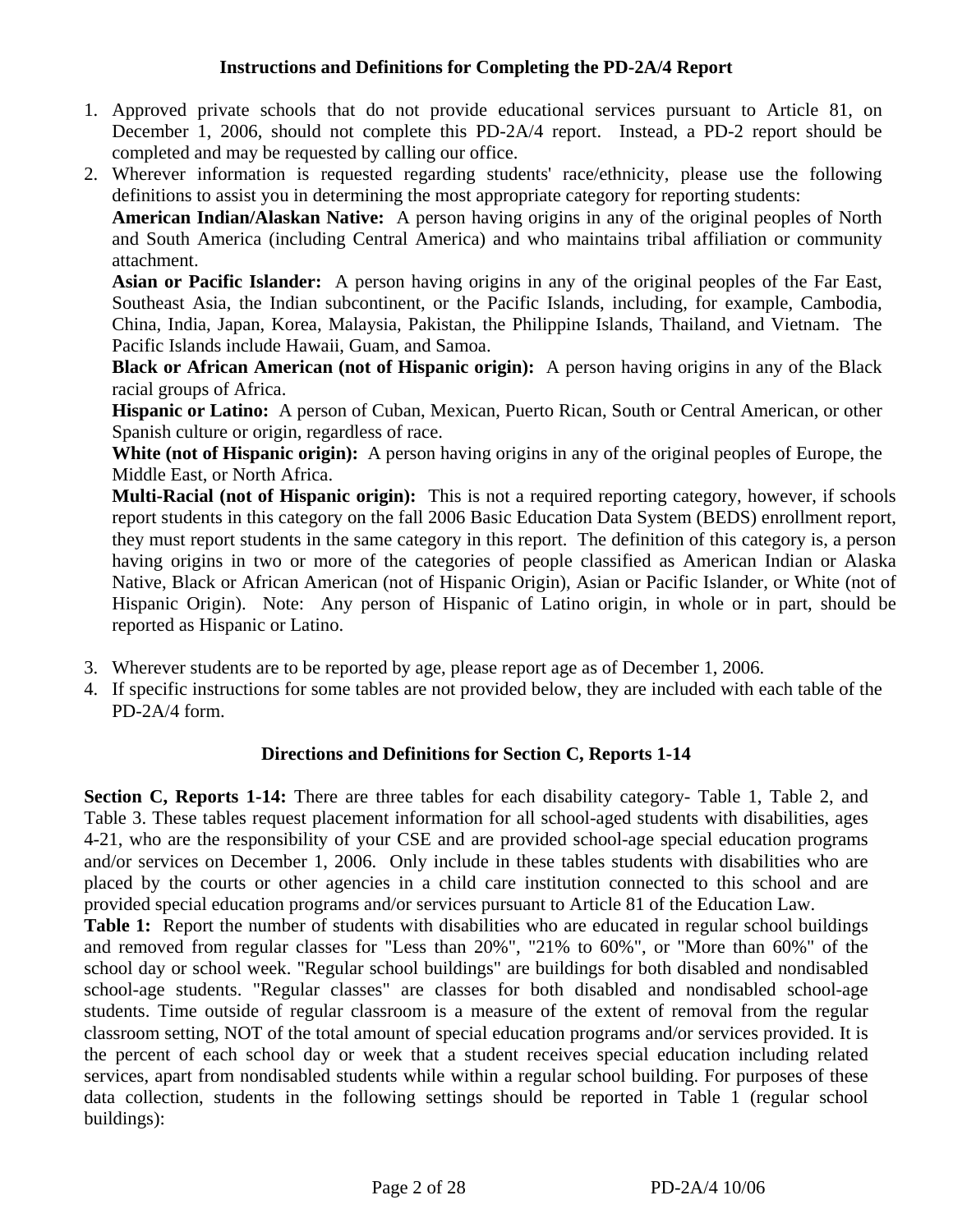- All Special Act School buildings that are attended by both disabled and nondisabled school-age students.
- All approved private school buildings that are attended by both disabled and nondisabled schoolage students.
- Students who attend regular school buildings for at least 50 percent of the school day or school week, even though they may attend programs in separate settings, which include only students with disabilities for the rest of the day or week.
- All age appropriate community-based settings that include individuals with and without disabilities, such as vocational sites, in which students with disabilities interact with nondisabled individuals other than nondisabled individuals who are providing services to the students.

In order to determine the percent of time students receive services outside regular classrooms (i.e., in rooms/groupings attended by students with disabilities only), it is important to consider where the service is provided rather than the type of service that is provided. To calculate the percentage of time outside the regular classroom, divide the number of hours the student receives special education programs and/or related services outside the regular classroom each day or week by the total number of hours in the school day or school week. Use the length of the entire school day, including all periods and lunch. The following examples are provided for purpose of clarification:

- A student who attends a resource room for one period each day in which special education programs and/or services are provided to a group of students with disabilities would be counted in Table 1, Line 1 since one period outside of regular classroom would constitute 20 percent or less of the school day.
- A student who is assigned a full-time, one-to-one teacher aide, but who attends regular classrooms for 80 percent or more of the school day should be included in Line 1 of Table 1.
- A student who receives special education programs and/or services for two hours per day outside of regular classrooms would be reported on Table 1, Line 2. If the two hours of special education programs and/or services are provided in the regular classroom, the student should be reported in Table 1, Line 1.
- A student whose first period begins at 8:30 a.m. and last period ends at 2:30 p.m. would have a six-hour day or 30-hour week. If the student attended a special class for four 45-minute periods daily and participated in the general education environment for the remainder of the day, that student's "time outside regular classroom" would be 15.0 hours per week or 50 percent of the week. Such a student would be reported in Table 1, Line 2.
- Special education programs and/or services provided outside the normal school day (e.g., before school or after school) should not be considered time outside the regular classroom, regardless of the type of services or where they are provided. Such students should be counted in Table 1, Line 1.
- Students with disabilities who receive special education programs and/or services in regular classes that include nondisabled students should be reported in Table 1. This includes regular classrooms in which consultant teachers provide special education programs and/or services or regular classes in which special class programs are located.

**Table 2:** Report the number of students with disabilities who are educated in separate education settings. These are settings that are attended by students with disabilities only. The definition of each separate education setting follows: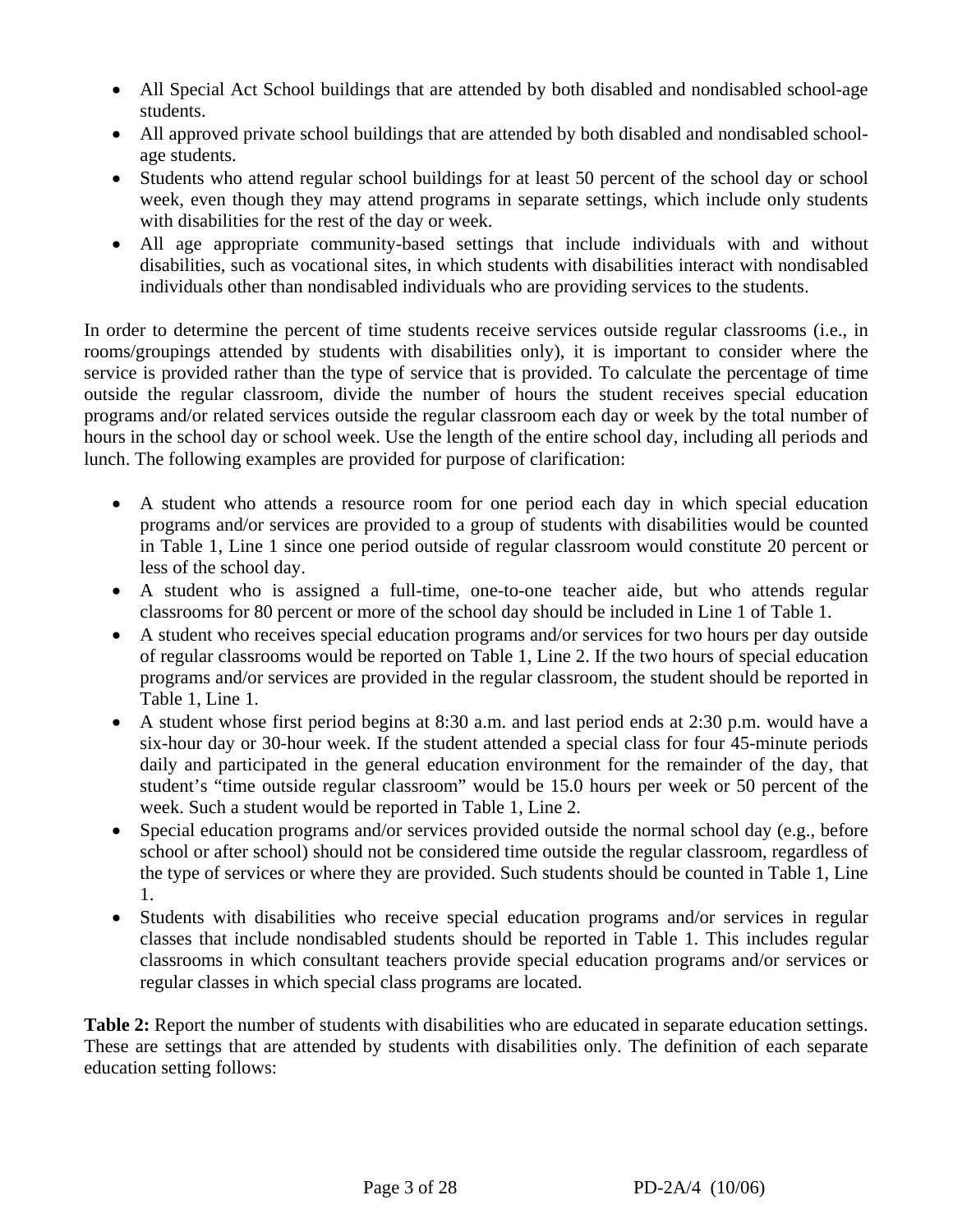**Special Public Day Schools-** Public day schools that are attended by students with disabilities only. These schools include public school district or BOCES buildings that are attended by students with disabilities only. These schools also include Special Act School Districts if they are attended on a day school basis, and if they include students with disabilities only.

**Special Private Day Schools-** Approved private schools for students with disabilities that are attended by students with disabilities only, on a day basis.

**Public Residential Facility-** A public facility in which the student resides, placed by the courts or other agencies, and attends an education program affiliated with the facility, in buildings that serve only students with disabilities. Public residential facilities include the Special Act School Districts for students who reside in facilities affiliated with these schools. Students with disabilities who reside in Child Care Institutions but are provided special education programs and/or services in buildings, which include disabled and nondisabled students, should be reported in Table 1.

**Private Residential Facility-** A private facility in which the student resides, placed by the courts or other agencies and attends an education program affiliated with the facility, in buildings that serve only students with disabilities. Private residential facilities include approved private schools with a residential component. Not all students residing in such facilities will be reported in this category; if students with disabilities receive special education programs and/or services in buildings that include disabled and nondisabled students, such students are to be reported in Table 1.

**Home**- Use this setting if the approved private school's Committee on Special Education has determined that the most appropriate educational placement for the student is in the student's residence (or "home"), and not in a school setting.

**Hospital or Other Non-School-** These are settings in which students with disabilities are provided special education programs and/or services based on their unique needs.

**Table 3:** Report the number of students with disabilities for whom the school district has CSE responsibility and who are educated in the specific settings described below.

**Incarcerated in Correctional Facilities-** Use this setting to report students with disabilities who are incarcerated in county correctional facilities, secure detention facilities or in State correctional facilities.

**Home Schooled-** Use this setting to report students with disabilities who are home-schooled at parent choice, but who are provided special education programs or services at public expense.

**Parentally Placed in Non Public Schools-** Use this setting to report students with disabilities who are parentally placed in non-public schools at private expense, but who are provided special education services at public expense.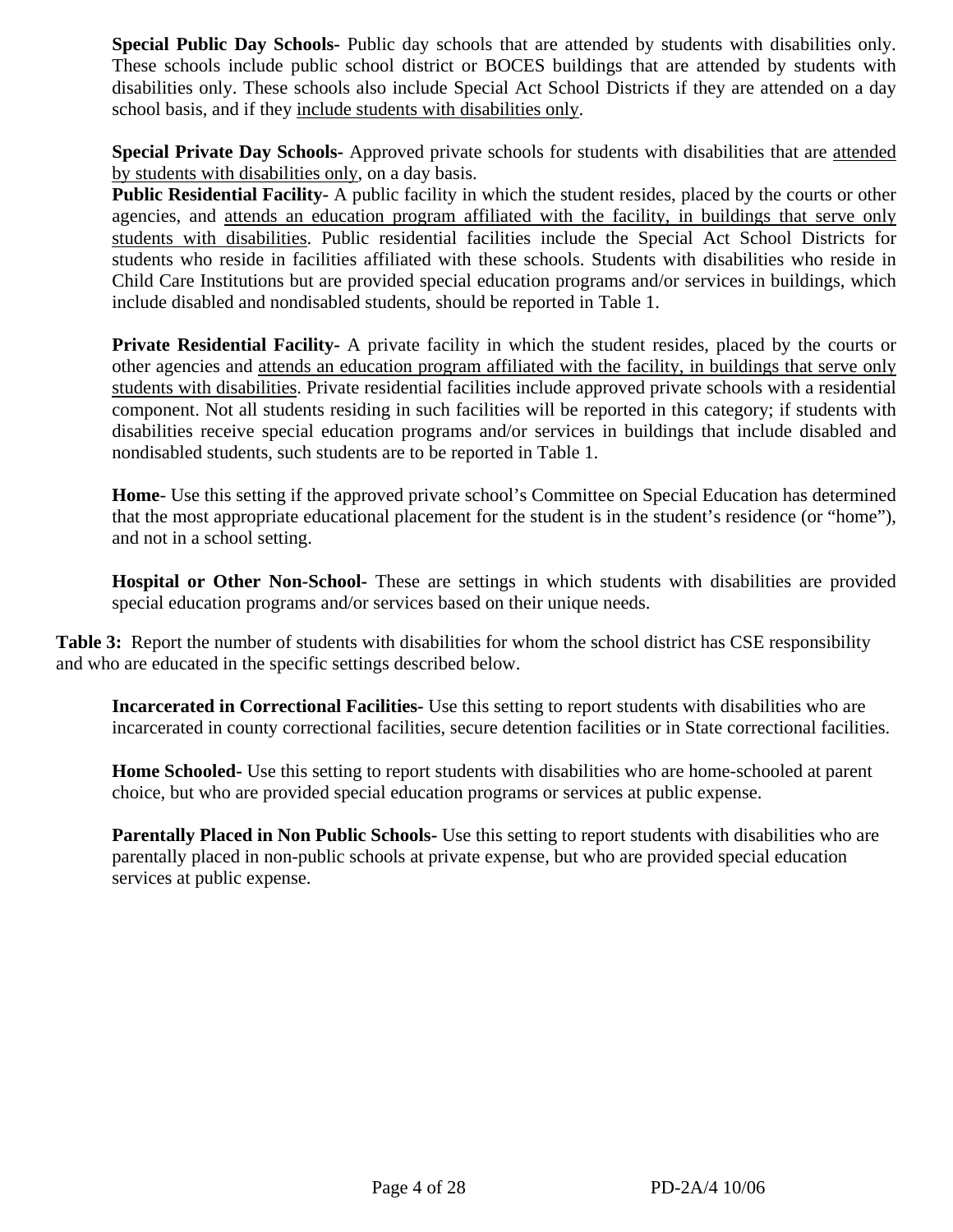Check here if no preschool students with disabilities are provided special education programs and/or services in your school/agency on December 1, 2006 pursuant to Section 4410 of the Education Law. If so, skip Section A.

Check here if no school-age students with disabilities are provided special education programs and/or services in your school/agency on December 1, 2006. If so, skip Sections B and C.

*If both boxes are checked, your PD-2A/4 report is complete. Please complete page 1 and return the entire form to the address printed on the top of page 1.* 

### *Section A: Preschool-Age Special Education Programs and/or Services*

**Table 1:** If this school/agency operates an approved preschool special education program pursuant to section 4410 of the Education Law, in Line 1 report the number of preschool children provided full-time or part-time special class programs and/or special education itinerant teacher (SEIT) services on December 1, 2006. In Line 2, report the number of preschool children provided related services only on December 1, 2006. If children are provided related services as well as special class services and/or SEIT services, they should be included in Line 1 only. Report children by age as of December 1, 2006.

Do not include preschool children receiving evaluation services only in this table.

Please note that for students receiving itinerant services and/or related services from more than one approved preschool special education program, only the program that provides itinerant services or is designated by the CPSE to coordinate all related services must count the students in this report.

| Line No. | Type of Preschool Special Education Service                                                                                                                                                                                                                                                                                                      | Ages $3-4*$ | Age<br>$2**$ |
|----------|--------------------------------------------------------------------------------------------------------------------------------------------------------------------------------------------------------------------------------------------------------------------------------------------------------------------------------------------------|-------------|--------------|
|          | Count on December 1, 2006 of preschool children provided full-time or<br>part-time special class services or special education itinerant teacher (SEIT)<br>services pursuant to section 4410 of the Education Law. If children receive<br>special class or SEIT services as well as related services, count them in this<br>line, not in Line 2. |             |              |
|          | Count on December 1, 2006 of preschool children provided related services<br>only pursuant to section 4410 of the Education Law.                                                                                                                                                                                                                 |             |              |
| 3        | Total                                                                                                                                                                                                                                                                                                                                            |             |              |

\*Students who are 5 years of age on December 1 are "school-age" children and must be reported in Section B of this report and not in Section A.

\*\*Students who are 2 years old on December 1, 2006 (who will turn 3 years of age by December 31, 2006) and are receiving preschool special education programs and/or services, pursuant to section 4410 of the Education Law, should be included in the column for students age 2.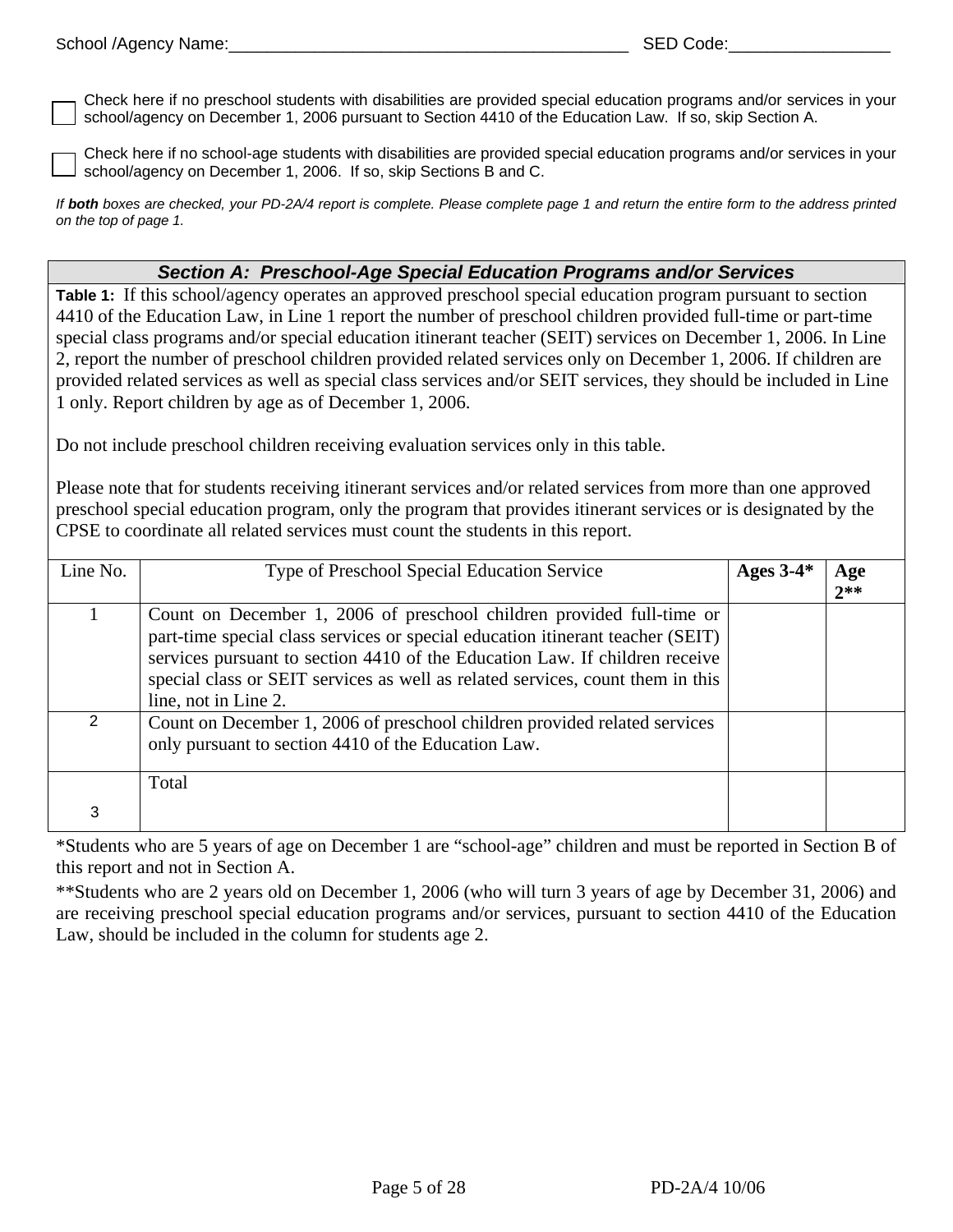| Section B: School-age Special Education Programs and/or Services |                                                                                                                                                                                                                                                                                                                                         |              |  |  |  |  |  |  |
|------------------------------------------------------------------|-----------------------------------------------------------------------------------------------------------------------------------------------------------------------------------------------------------------------------------------------------------------------------------------------------------------------------------------|--------------|--|--|--|--|--|--|
|                                                                  | Table 1: Provide an unduplicated count of all school-age students with disabilities (from New York State)                                                                                                                                                                                                                               |              |  |  |  |  |  |  |
|                                                                  | provided special education, on December 1, 2006, by this school/agency.                                                                                                                                                                                                                                                                 |              |  |  |  |  |  |  |
| Line No.                                                         | <b>Report Each Student Only Once</b>                                                                                                                                                                                                                                                                                                    | Age 4 to 21* |  |  |  |  |  |  |
|                                                                  | Count of school-age students with disabilities placed in this school/agency by                                                                                                                                                                                                                                                          |              |  |  |  |  |  |  |
|                                                                  | public school districts through a contract.                                                                                                                                                                                                                                                                                             |              |  |  |  |  |  |  |
| $\mathbf{2}$                                                     | Count of school-age students with disabilities placed in a child care institution<br>connected to this school/agency and provided special education programs<br>and/or services pursuant to Article 81 of the Education Law. The number<br>entered for this line must match the number of students reported in Section C,<br>Report 14. |              |  |  |  |  |  |  |
| 3                                                                | <b>Total of Lines 1 and 2:</b> This count is the total count of New York State school-<br>age students with disabilities served in this program.                                                                                                                                                                                        |              |  |  |  |  |  |  |

\*Only include 4-year-old students if they are in your school-age program. Students are eligible to enroll in school-age (kindergarten) programs if they become five years old by December 1 or by a later date established by the school/agency. For example, if a student's birthday is on December 5, 2001, and the school/agency policy for admission to school is "five years of age by December 31", the student could be enrolled in the Kindergarten program and be 4 years old on December 1, 2006.

*Section B: School District Placements of School-age Students with Disabilities* **Table 2:** For students reported in **Section B, Table 1, Line 1** above; provide the same count by age and disability. Please report students according to their actual age on December 1, 2006 (i.e., a student who is 12 years and 10 months on December 1, 2006 is counted as age 12). Any student having both Deafness and Blindness must be reported as "Deaf- Blindness" on Line 12.

|                         | Number of Students by Age on December 1, 2006           |         |          |              |           |              |              |
|-------------------------|---------------------------------------------------------|---------|----------|--------------|-----------|--------------|--------------|
| Line                    | <b>Disability Category</b>                              | $4 - 5$ | $6 - 11$ | $12 - 13$    | $14 - 17$ | $18 - 21$    | <b>Total</b> |
| No.                     |                                                         | Years*  | Years    | <b>Years</b> | Years     | <b>Years</b> |              |
| 1                       | <b>Autism</b>                                           |         |          |              |           |              |              |
| $\mathbf{2}$            | <b>Emotional Disturbance</b>                            |         |          |              |           |              |              |
| 3                       | <b>Learning Disability</b>                              |         |          |              |           |              |              |
| $\overline{\mathbf{4}}$ | <b>Mental Retardation</b>                               |         |          |              |           |              |              |
| 5                       | <b>Deafness</b>                                         |         |          |              |           |              |              |
| 6                       | <b>Hearing Impairment</b>                               |         |          |              |           |              |              |
| $\overline{7}$          | Speech or Language Impairment                           |         |          |              |           |              |              |
| 8                       | <b>Visual Impairment (includes</b><br><b>Blindness)</b> |         |          |              |           |              |              |
| 9                       | <b>Orthopedic Impairment</b>                            |         |          |              |           |              |              |
| 10                      | <b>Other Health Impairment</b>                          |         |          |              |           |              |              |
| 11                      | <b>Multiple Disabilities</b>                            |         |          |              |           |              |              |
| 12                      | <b>Deaf-Blindness</b>                                   |         |          |              |           |              |              |
| 13                      | <b>Traumatic Brain Injury</b>                           |         |          |              |           |              |              |
| 14                      | Total - Lines 1 through 13                              |         |          |              |           |              |              |

\*Only include 4-year-old students if they are in your school-age program. See asterisk under Section B, Table 1.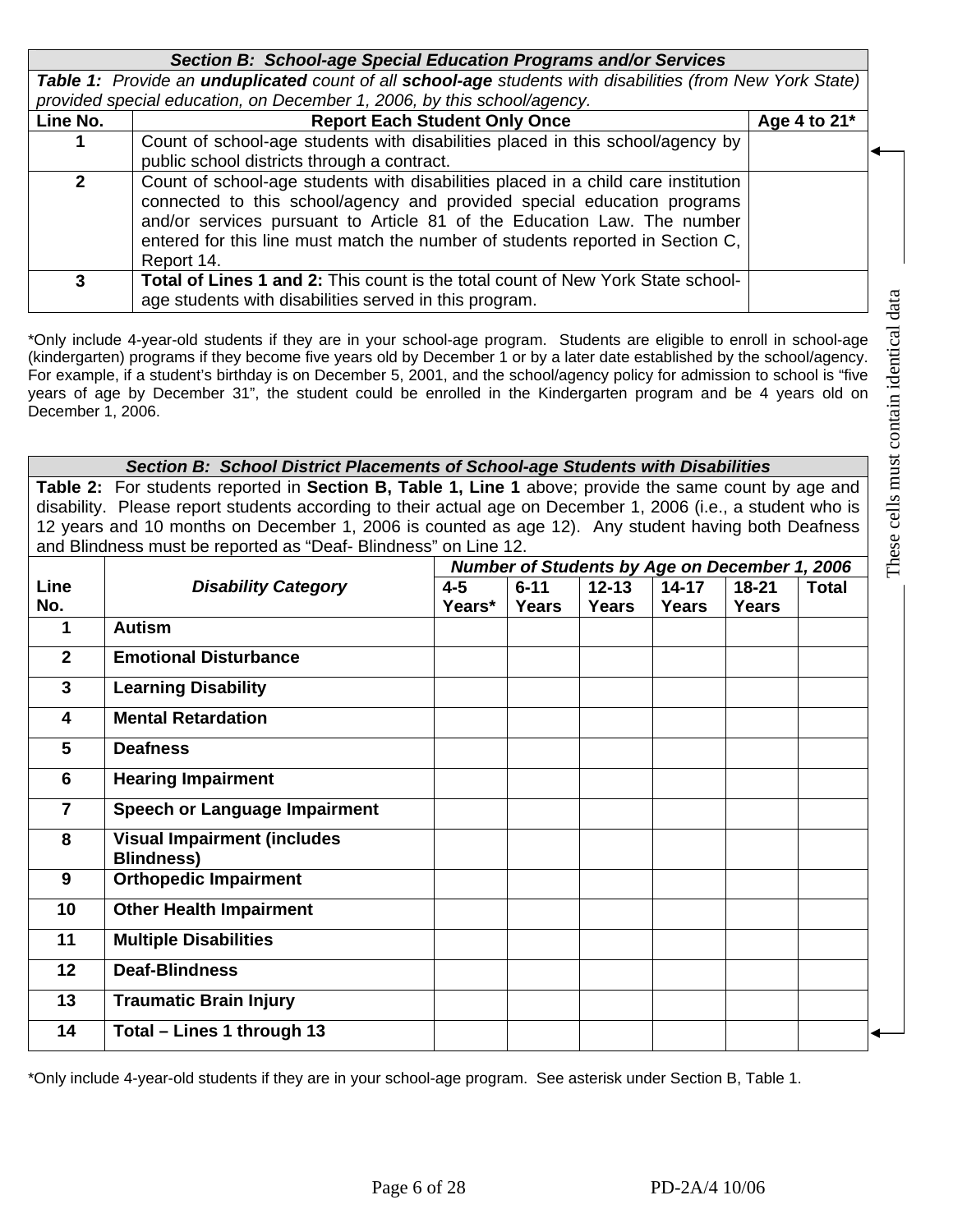#### *Section B: Population and Poverty Counts*

**Table 3: The numbers provided in this table will be used to determine a portion of this school's federal aid allocation under IDEA, under Sections 611 and 619.** 

Line 1: Provide the total enrollment of all school-age students (disabled and nondisabled) who were provided educational services in Kindergarten through grade 12 programs, on December 1, 2006. Do not include individuals who are of school-age but are not enrolled in a special education and/or general education program.

Line 2: Of the students reported in Line 1, provide the number of students who were eligible to receive a free or reduced price lunch.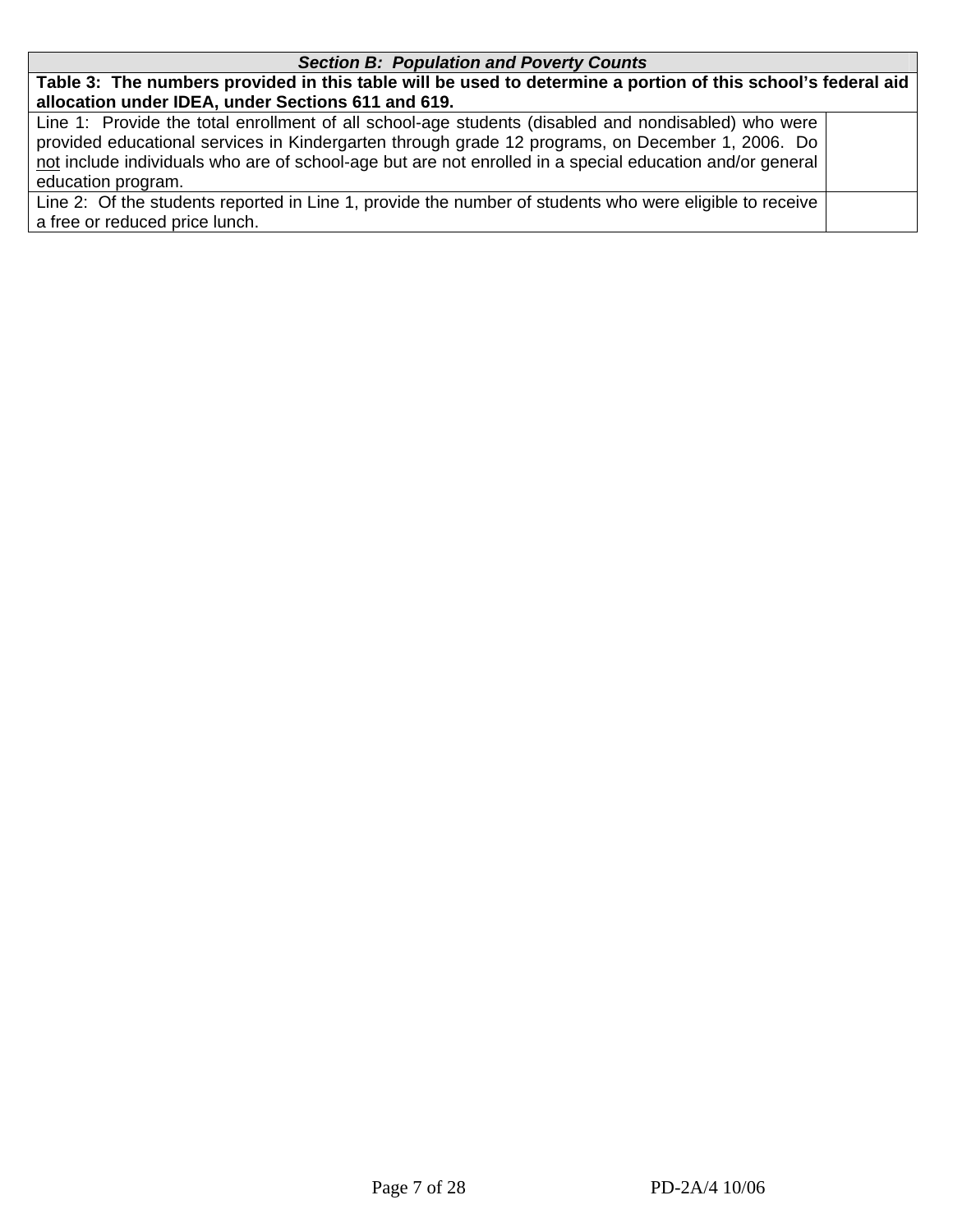**Directions:** Please review directions and definitions for completing reports 1-14 beginning on page 2. In all the reports in this section, only include students with disabilities who are provided educational services pursuant to Article 81 of the Education Law. The total number of students reported in reports 1-13, in reports 15A and 15B, in reports 16A and 16B and in reports 17A and 17B must be equal to the total number of students reported in Section B, Table 1, Line 2.

# *Report 1: Report of Students with Autism Placed as of December 1, 2006*

| Table1: In Regular School-Based Programs in buildings attended by disabled and nondisabled |  |
|--------------------------------------------------------------------------------------------|--|
| students                                                                                   |  |

|               |                          | Α       | B        |                  |           |       |              |
|---------------|--------------------------|---------|----------|------------------|-----------|-------|--------------|
| Line          | <b>Time OUTSIDE</b>      |         |          | <b>Age Group</b> |           |       |              |
| <b>Number</b> | <b>Regular Classroom</b> | $4 - 5$ | $6 - 11$ | $12 - 13$        | $14 - 17$ | 18-21 | <b>Total</b> |
| 01            | 20% or less              |         |          |                  |           |       |              |
| 02            | 21% to 60%               |         |          |                  |           |       |              |
| 03            | More than 60%            |         |          |                  |           |       |              |
| 04            | <b>Total</b>             |         |          |                  |           |       |              |

**Table 2: In Separate Settings** Outside of regular school facilities, in buildings that are attended by students with disabilities only. In Line 5, include students who are placed on home instruction by the CSE. Students who are home-schooled by parent choice should be reported in Table 3.

|               |                                     | Α       | B        | C                | D         | Е         | F            |
|---------------|-------------------------------------|---------|----------|------------------|-----------|-----------|--------------|
| <b>Line</b>   |                                     |         |          | <b>Age Group</b> |           |           |              |
| <b>Number</b> | <b>Type of Setting</b>              | $4 - 5$ | $6 - 11$ | $12 - 13$        | $14 - 17$ | $18 - 21$ | <b>Total</b> |
| 01            | Special Public Day School           |         |          |                  |           |           |              |
| 02            | Special Private Day School          |         |          |                  |           |           |              |
| 03            | <b>Public Residential Facility</b>  |         |          |                  |           |           |              |
| 04            | <b>Private Residential Facility</b> |         |          |                  |           |           |              |
| 05            | Home Placement                      |         |          |                  |           |           |              |
| 06            | Hospital or Other Non-school        |         |          |                  |           |           |              |
| 07            | <b>Total</b>                        |         |          |                  |           |           |              |

|               |                                                   | Α       | B        | ⌒                |           | E         |              |
|---------------|---------------------------------------------------|---------|----------|------------------|-----------|-----------|--------------|
| Line          |                                                   |         |          | <b>Age Group</b> |           |           |              |
| <b>Number</b> | <b>Type of Setting</b>                            | $4 - 5$ | $6 - 11$ | $12 - 13$        | $14 - 17$ | $18 - 21$ | <b>Total</b> |
| 01            | Incarcerated in Correctional<br><b>Facilities</b> |         |          |                  |           |           |              |
| 02            | Home Schooled at Parental Choice                  |         |          |                  |           |           |              |
| 03            | Parentally Placed in Non-Public<br>School         |         |          |                  |           |           |              |
| 04            | <b>Total</b>                                      |         |          |                  |           |           |              |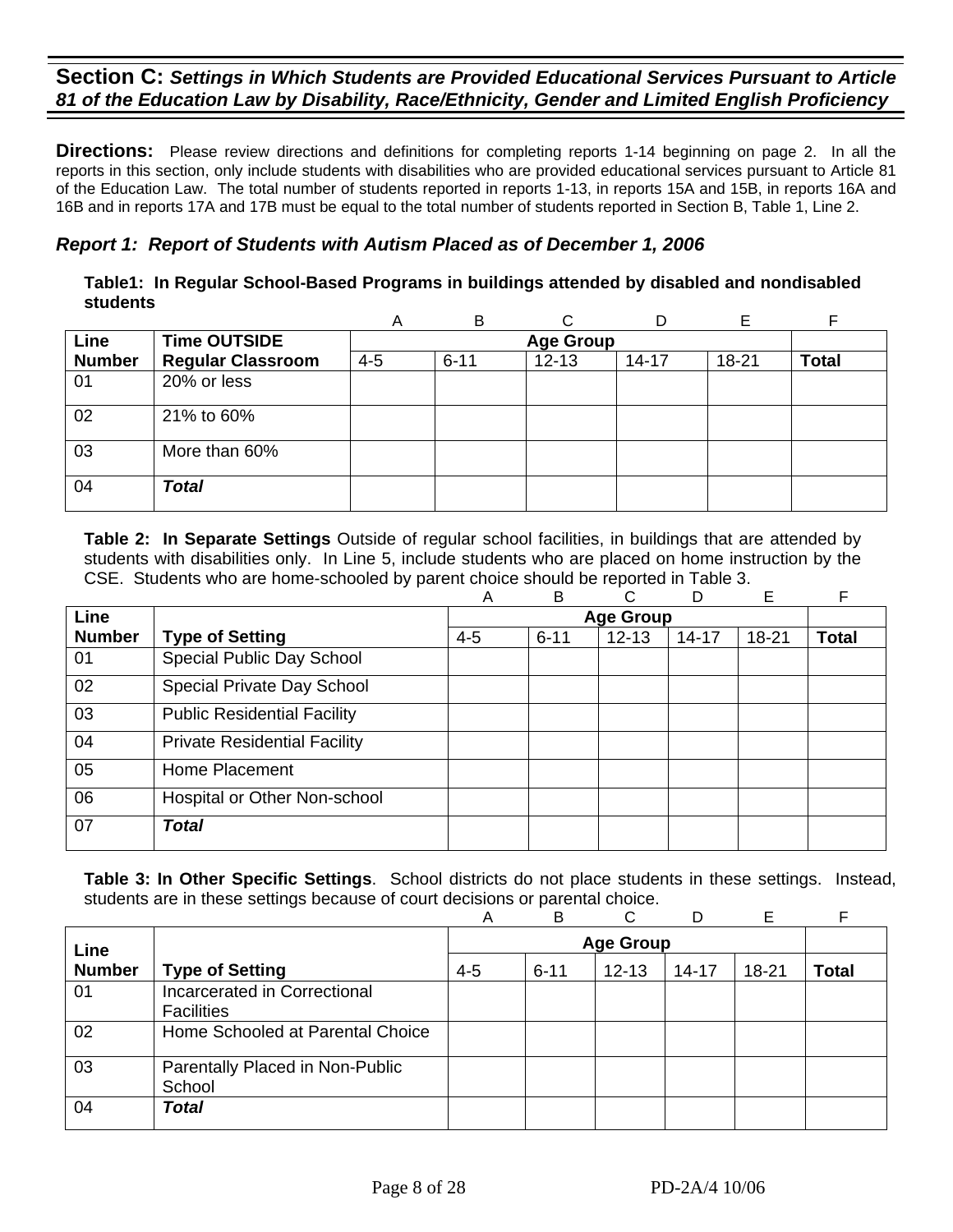# *Report 2: Report of Students with Emotional Disturbance Placed as of December 1, 2006*

**Table1: In Regular School-Based Programs in buildings attended by disabled and nondisabled students** 

|               |                          | Α       | B        |                  | D         |       |              |
|---------------|--------------------------|---------|----------|------------------|-----------|-------|--------------|
| <b>Line</b>   | <b>Time OUTSIDE</b>      |         |          | <b>Age Group</b> |           |       |              |
| <b>Number</b> | <b>Regular Classroom</b> | $4 - 5$ | $6 - 11$ | $12 - 13$        | $14 - 17$ | 18-21 | <b>Total</b> |
| 01            | 20% or less              |         |          |                  |           |       |              |
| 02            | 21% to 60%               |         |          |                  |           |       |              |
| 03            | More than 60%            |         |          |                  |           |       |              |
| 04            | <b>Total</b>             |         |          |                  |           |       |              |

**Table 2: In Separate Settings** Outside of regular school facilities, in buildings that are attended by students with disabilities only. In Line 5, include students who are placed on home instruction by the CSE. Students who are home-schooled by parent choice should be reported in Table 3.

|               |                                     | A       | B        | С                | D         | E     | F            |
|---------------|-------------------------------------|---------|----------|------------------|-----------|-------|--------------|
| Line          |                                     |         |          | <b>Age Group</b> |           |       |              |
| <b>Number</b> | <b>Type of Setting</b>              | $4 - 5$ | $6 - 11$ | $12 - 13$        | $14 - 17$ | 18-21 | <b>Total</b> |
| 01            | Special Public Day School           |         |          |                  |           |       |              |
| 02            | Special Private Day School          |         |          |                  |           |       |              |
| 03            | <b>Public Residential Facility</b>  |         |          |                  |           |       |              |
| 04            | <b>Private Residential Facility</b> |         |          |                  |           |       |              |
| 05            | Home Placement                      |         |          |                  |           |       |              |
| 06            | Hospital or Other Non-school        |         |          |                  |           |       |              |
| 07            | <b>Total</b>                        |         |          |                  |           |       |              |

|               |                                                   | Α       | B        | C                |           | Е         |              |
|---------------|---------------------------------------------------|---------|----------|------------------|-----------|-----------|--------------|
| Line          |                                                   |         |          | <b>Age Group</b> |           |           |              |
| <b>Number</b> | <b>Type of Setting</b>                            | $4 - 5$ | $6 - 11$ | $12 - 13$        | $14 - 17$ | $18 - 21$ | <b>Total</b> |
| 01            | Incarcerated in Correctional<br><b>Facilities</b> |         |          |                  |           |           |              |
| 02            | Home Schooled at Parental Choice                  |         |          |                  |           |           |              |
| 03            | Parentally Placed in Non-Public<br>School         |         |          |                  |           |           |              |
| 04            | Total                                             |         |          |                  |           |           |              |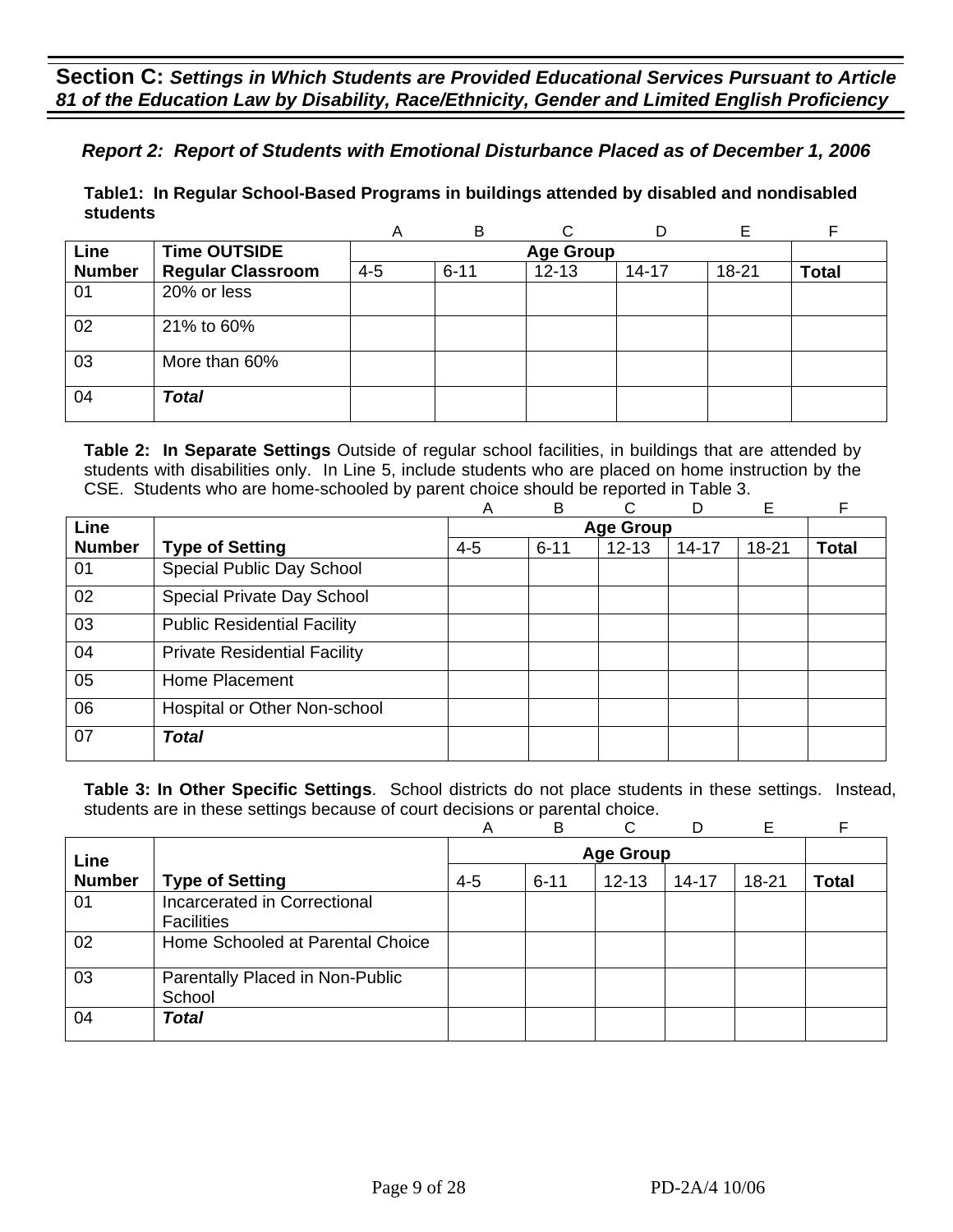*Report 3: Report of Students with Learning Disabilities Placed as of December 1, 2006*

**Table1: In Regular School-Based Programs in buildings attended by disabled and nondisabled students** 

|               |                          | Α       | B        |                  |           | Е     |              |
|---------------|--------------------------|---------|----------|------------------|-----------|-------|--------------|
| Line          | <b>Time OUTSIDE</b>      |         |          | <b>Age Group</b> |           |       |              |
| <b>Number</b> | <b>Regular Classroom</b> | $4 - 5$ | $6 - 11$ | $12 - 13$        | $14 - 17$ | 18-21 | <b>Total</b> |
| 01            | 20% or less              |         |          |                  |           |       |              |
| 02            | 21% to 60%               |         |          |                  |           |       |              |
| 03            | More than 60%            |         |          |                  |           |       |              |
| 04            | <b>Total</b>             |         |          |                  |           |       |              |

**Table 2: In Separate Settings** Outside of regular school facilities, in buildings that are attended by students with disabilities only. In Line 5, include students who are placed on home instruction by the CSE. Students who are home-schooled by parent choice should be reported in Table 3.

|               |                                     | Α       | B        | C                | D         | E         | F            |
|---------------|-------------------------------------|---------|----------|------------------|-----------|-----------|--------------|
| Line          |                                     |         |          | <b>Age Group</b> |           |           |              |
| <b>Number</b> | <b>Type of Setting</b>              | $4 - 5$ | $6 - 11$ | $12 - 13$        | $14 - 17$ | $18 - 21$ | <b>Total</b> |
| 01            | Special Public Day School           |         |          |                  |           |           |              |
| 02            | Special Private Day School          |         |          |                  |           |           |              |
| 03            | <b>Public Residential Facility</b>  |         |          |                  |           |           |              |
| 04            | <b>Private Residential Facility</b> |         |          |                  |           |           |              |
| 05            | Home Placement                      |         |          |                  |           |           |              |
| 06            | Hospital or Other Non-school        |         |          |                  |           |           |              |
| 07            | <b>Total</b>                        |         |          |                  |           |           |              |

|               |                                                   | А       | B        | ⌒         |           | Е         |              |
|---------------|---------------------------------------------------|---------|----------|-----------|-----------|-----------|--------------|
| Line          |                                                   |         |          |           |           |           |              |
| <b>Number</b> | <b>Type of Setting</b>                            | $4 - 5$ | $6 - 11$ | $12 - 13$ | $14 - 17$ | $18 - 21$ | <b>Total</b> |
| 01            | Incarcerated in Correctional<br><b>Facilities</b> |         |          |           |           |           |              |
| 02            | Home Schooled at Parental Choice                  |         |          |           |           |           |              |
| 03            | Parentally Placed in Non-Public<br>School         |         |          |           |           |           |              |
| 04            | <b>Total</b>                                      |         |          |           |           |           |              |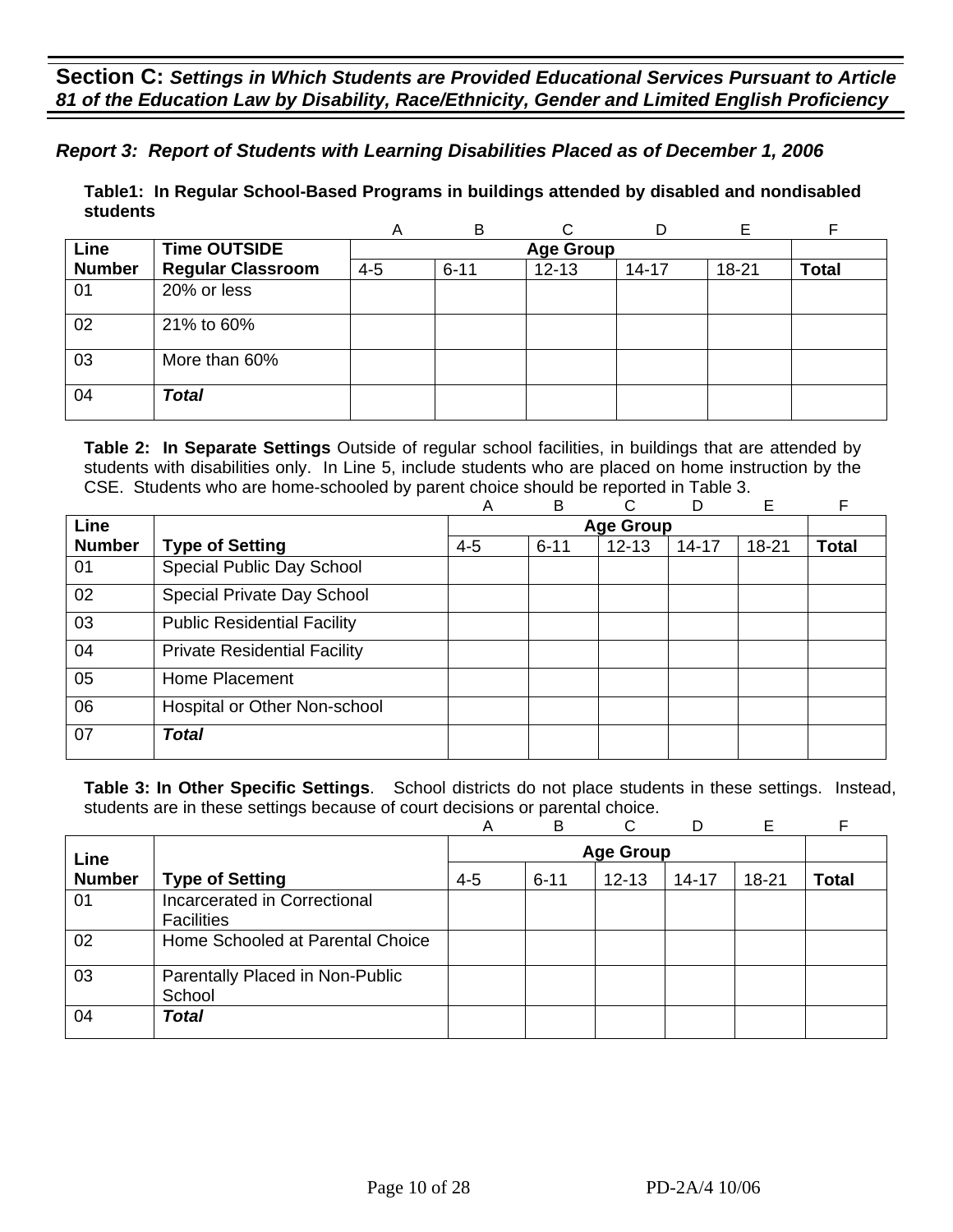# *Report 4: Report of Students with Mental Retardation Placed as of December 1, 2006*

**Table1: In Regular School-Based Programs in buildings attended by disabled and nondisabled students** 

|               |                          | Α       | B                |           |           |       |              |  |  |  |  |
|---------------|--------------------------|---------|------------------|-----------|-----------|-------|--------------|--|--|--|--|
| Line          | <b>Time OUTSIDE</b>      |         | <b>Age Group</b> |           |           |       |              |  |  |  |  |
| <b>Number</b> | <b>Regular Classroom</b> | $4 - 5$ | $6 - 11$         | $12 - 13$ | $14 - 17$ | 18-21 | <b>Total</b> |  |  |  |  |
| 01            | 20% or less              |         |                  |           |           |       |              |  |  |  |  |
| 02            | 21% to 60%               |         |                  |           |           |       |              |  |  |  |  |
| 03            | More than 60%            |         |                  |           |           |       |              |  |  |  |  |
| 04            | <b>Total</b>             |         |                  |           |           |       |              |  |  |  |  |

**Table 2: In Separate Settings** Outside of regular school facilities, in buildings that are attended by students with disabilities only. In Line 5, include students who are placed on home instruction by the CSE. Students who are home-schooled by parent choice should be reported in Table 3.

|               |                                     | A       | B        | C                | D         | E     | F     |
|---------------|-------------------------------------|---------|----------|------------------|-----------|-------|-------|
| Line          |                                     |         |          | <b>Age Group</b> |           |       |       |
| <b>Number</b> | <b>Type of Setting</b>              | $4 - 5$ | $6 - 11$ | $12 - 13$        | $14 - 17$ | 18-21 | Total |
| 01            | Special Public Day School           |         |          |                  |           |       |       |
| 02            | Special Private Day School          |         |          |                  |           |       |       |
| 03            | <b>Public Residential Facility</b>  |         |          |                  |           |       |       |
| 04            | <b>Private Residential Facility</b> |         |          |                  |           |       |       |
| 05            | Home Placement                      |         |          |                  |           |       |       |
| 06            | Hospital or Other Non-school        |         |          |                  |           |       |       |
| 07            | <b>Total</b>                        |         |          |                  |           |       |       |
|               |                                     |         |          |                  |           |       |       |

|               |                                                   | Α       | B        | C         | D         | E     |              |
|---------------|---------------------------------------------------|---------|----------|-----------|-----------|-------|--------------|
| Line          | <b>Age Group</b>                                  |         |          |           |           |       |              |
| <b>Number</b> | <b>Type of Setting</b>                            | $4 - 5$ | $6 - 11$ | $12 - 13$ | $14 - 17$ | 18-21 | <b>Total</b> |
| 01            | Incarcerated in Correctional<br><b>Facilities</b> |         |          |           |           |       |              |
| 02            | Home Schooled at Parental Choice                  |         |          |           |           |       |              |
| 03            | Parentally Placed in Non-Public<br>School         |         |          |           |           |       |              |
| 04            | <b>Total</b>                                      |         |          |           |           |       |              |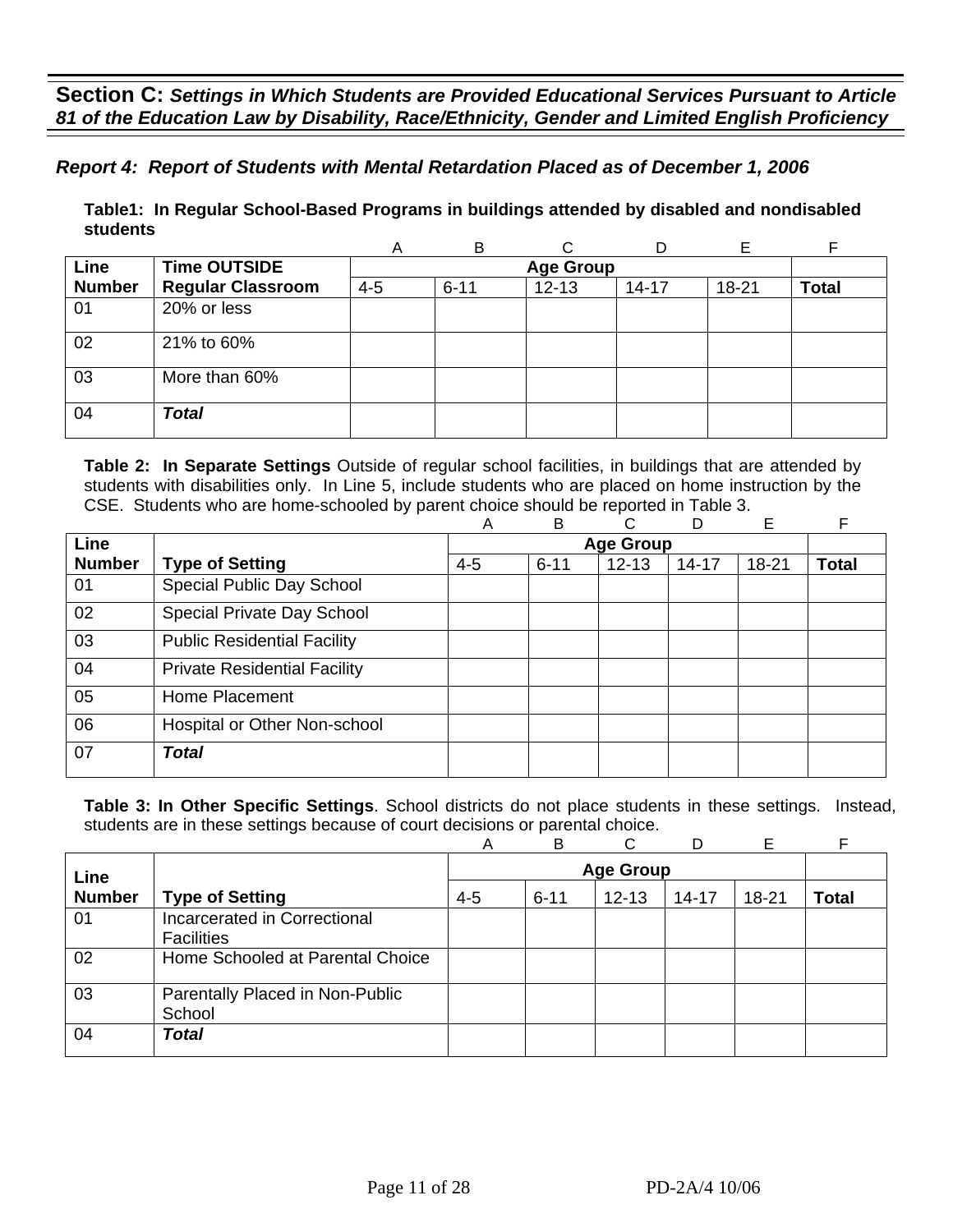# *Report 5: Report of Students with Deafness Placed as of December 1, 2006*

**Table1: In Regular School-Based Programs in buildings attended by disabled and nondisabled students** 

|               |                          | Α       | B        | C                |           | Е         | F            |
|---------------|--------------------------|---------|----------|------------------|-----------|-----------|--------------|
| Line          | <b>Time OUTSIDE</b>      |         |          | <b>Age Group</b> |           |           |              |
| <b>Number</b> | <b>Regular Classroom</b> | $4 - 5$ | $6 - 11$ | $12 - 13$        | $14 - 17$ | $18 - 21$ | <b>Total</b> |
| 01            | 20% or less              |         |          |                  |           |           |              |
| 02            | 21% to 60%               |         |          |                  |           |           |              |
| 03            | More than 60%            |         |          |                  |           |           |              |
| 04            | <b>Total</b>             |         |          |                  |           |           |              |

**Table 2: In Separate Settings** Outside of regular school facilities, in buildings that are attended by students with disabilities only. In Line 5, include students who are placed on home instruction by the CSE. Students who are home-schooled by parent choice should be reported in Table 3.

|               |                                     | Α       | B        | C                | D         | E         | F            |
|---------------|-------------------------------------|---------|----------|------------------|-----------|-----------|--------------|
| <b>Line</b>   |                                     |         |          | <b>Age Group</b> |           |           |              |
| <b>Number</b> | <b>Type of Setting</b>              | $4 - 5$ | $6 - 11$ | $12 - 13$        | $14 - 17$ | $18 - 21$ | <b>Total</b> |
| 01            | Special Public Day School           |         |          |                  |           |           |              |
| 02            | Special Private Day School          |         |          |                  |           |           |              |
| 03            | <b>Public Residential Facility</b>  |         |          |                  |           |           |              |
| 04            | <b>Private Residential Facility</b> |         |          |                  |           |           |              |
| 05            | Home Placement                      |         |          |                  |           |           |              |
| 06            | Hospital or Other Non-school        |         |          |                  |           |           |              |
| 07            | <b>Total</b>                        |         |          |                  |           |           |              |

|               |                                                          | Α       | B                | C         |           | Е         |              |  |  |
|---------------|----------------------------------------------------------|---------|------------------|-----------|-----------|-----------|--------------|--|--|
| Line          |                                                          |         | <b>Age Group</b> |           |           |           |              |  |  |
| <b>Number</b> | <b>Type of Setting</b>                                   | $4 - 5$ | $6 - 11$         | $12 - 13$ | $14 - 17$ | $18 - 21$ | <b>Total</b> |  |  |
| 01            | <b>Incarcerated in Correctional</b><br><b>Facilities</b> |         |                  |           |           |           |              |  |  |
| 02            | Home Schooled at Parental Choice                         |         |                  |           |           |           |              |  |  |
| 03            | Parentally Placed in Non-Public<br>School                |         |                  |           |           |           |              |  |  |
| 04            | <b>Total</b>                                             |         |                  |           |           |           |              |  |  |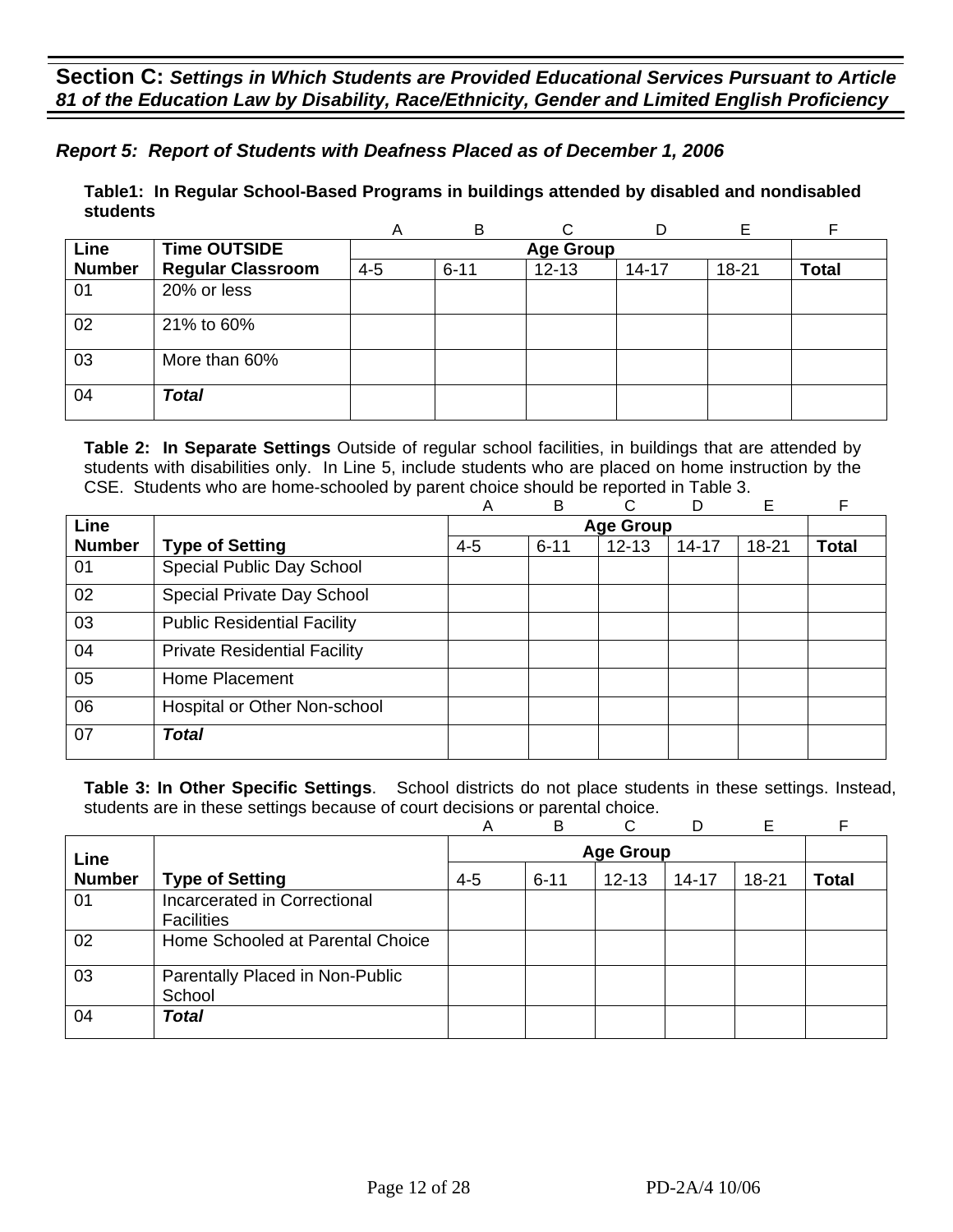*Report 6: Report of Students with Hearing Impairments Placed as of December 1, 2006* 

**Table1: In Regular School-Based Programs in buildings attended by disabled and nondisabled students** 

|               |                          | A       | B        |                  | D         |       | F            |
|---------------|--------------------------|---------|----------|------------------|-----------|-------|--------------|
| Line          | <b>Time OUTSIDE</b>      |         |          | <b>Age Group</b> |           |       |              |
| <b>Number</b> | <b>Regular Classroom</b> | $4 - 5$ | $6 - 11$ | $12 - 13$        | $14 - 17$ | 18-21 | <b>Total</b> |
| 01            | 20% or less              |         |          |                  |           |       |              |
| 02            | 21% to 60%               |         |          |                  |           |       |              |
| 03            | More than 60%            |         |          |                  |           |       |              |
| 04            | <b>Total</b>             |         |          |                  |           |       |              |

**Table 2: In Separate Settings** Outside of regular school facilities, in buildings that are attended by students with disabilities only. In Line 5, include students who are placed on home instruction by the CSE. Students who are home-schooled by parent choice should be reported in Table 3.

|               |                                     | Α       | B        | C                | D         | E         | F            |
|---------------|-------------------------------------|---------|----------|------------------|-----------|-----------|--------------|
| Line          |                                     |         |          | <b>Age Group</b> |           |           |              |
| <b>Number</b> | <b>Type of Setting</b>              | $4 - 5$ | $6 - 11$ | $12 - 13$        | $14 - 17$ | $18 - 21$ | <b>Total</b> |
| 01            | Special Public Day School           |         |          |                  |           |           |              |
| 02            | Special Private Day School          |         |          |                  |           |           |              |
| 03            | <b>Public Residential Facility</b>  |         |          |                  |           |           |              |
| 04            | <b>Private Residential Facility</b> |         |          |                  |           |           |              |
| 05            | Home Placement                      |         |          |                  |           |           |              |
| 06            | Hospital or Other Non-school        |         |          |                  |           |           |              |
| 07            | <b>Total</b>                        |         |          |                  |           |           |              |

|               |                                                          | Α       | B                | C         |           | Е         |              |  |  |
|---------------|----------------------------------------------------------|---------|------------------|-----------|-----------|-----------|--------------|--|--|
| Line          |                                                          |         | <b>Age Group</b> |           |           |           |              |  |  |
| <b>Number</b> | <b>Type of Setting</b>                                   | $4 - 5$ | $6 - 11$         | $12 - 13$ | $14 - 17$ | $18 - 21$ | <b>Total</b> |  |  |
| 01            | <b>Incarcerated in Correctional</b><br><b>Facilities</b> |         |                  |           |           |           |              |  |  |
| 02            | Home Schooled at Parental Choice                         |         |                  |           |           |           |              |  |  |
| 03            | Parentally Placed in Non-Public<br>School                |         |                  |           |           |           |              |  |  |
| 04            | <b>Total</b>                                             |         |                  |           |           |           |              |  |  |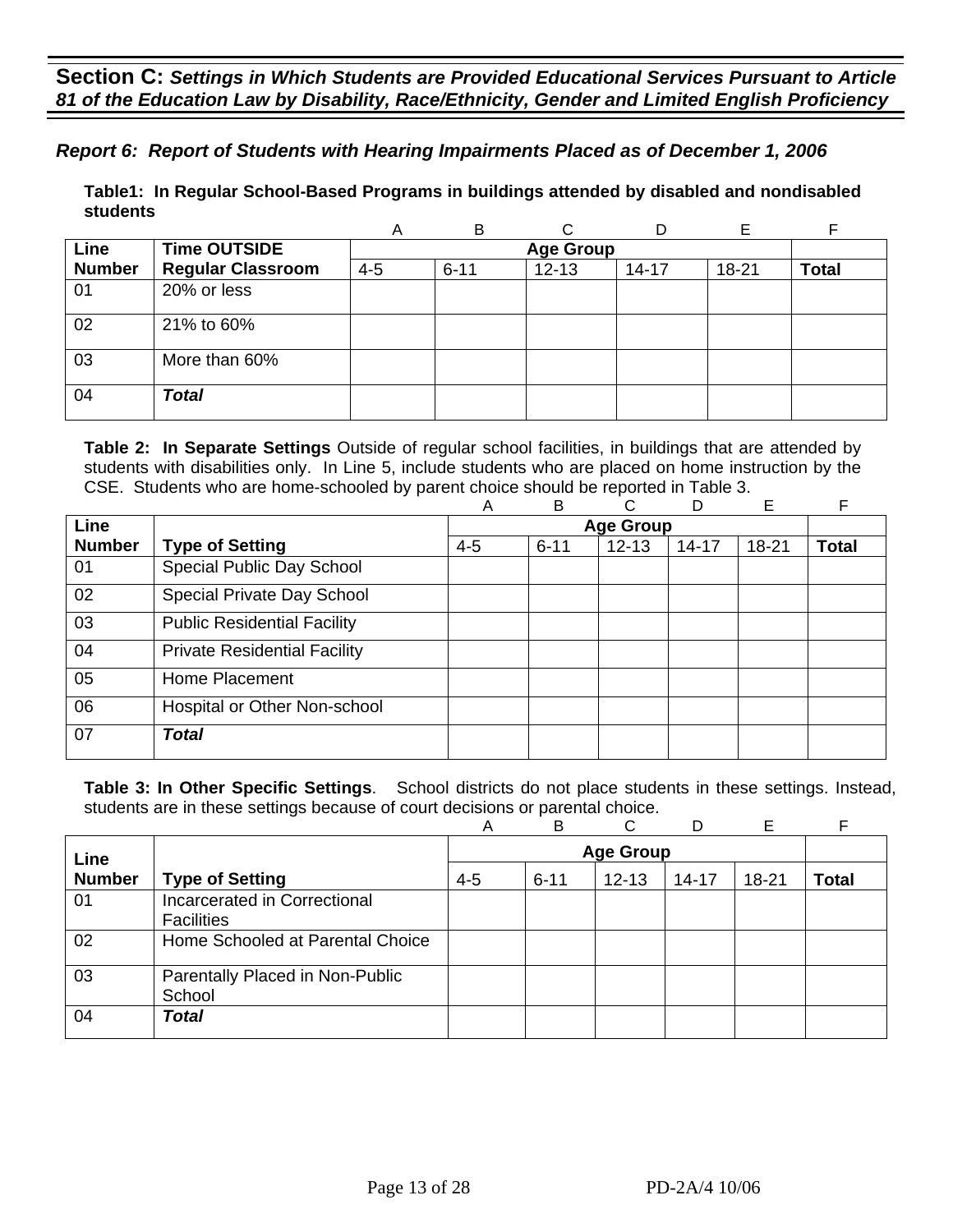*Report 7: Report of Students with Speech or Language Impairments Placed as of December 1, 2006*

**Table1: In Regular School-Based Programs in buildings attended by disabled and nondisabled students** 

|               |                          | A       | B        | ⌒                |           |       | E            |
|---------------|--------------------------|---------|----------|------------------|-----------|-------|--------------|
| Line          | <b>Time OUTSIDE</b>      |         |          | <b>Age Group</b> |           |       |              |
| <b>Number</b> | <b>Regular Classroom</b> | $4 - 5$ | $6 - 11$ | $12 - 13$        | $14 - 17$ | 18-21 | <b>Total</b> |
| 01            | 20% or less              |         |          |                  |           |       |              |
| 02            | 21% to 60%               |         |          |                  |           |       |              |
| 03            | More than 60%            |         |          |                  |           |       |              |
| 04            | <b>Total</b>             |         |          |                  |           |       |              |

**Table 2: In Separate Settings** Outside of regular school facilities, in buildings that are attended by students with disabilities only. In Line 5, include students who are placed on home instruction by the CSE. Students who are home-schooled by parent choice should be reported in Table 3.

|               |                                     | Α       | B        | C.               | D         | Е         | F            |
|---------------|-------------------------------------|---------|----------|------------------|-----------|-----------|--------------|
| Line          |                                     |         |          | <b>Age Group</b> |           |           |              |
| <b>Number</b> | <b>Type of Setting</b>              | $4 - 5$ | $6 - 11$ | $12 - 13$        | $14 - 17$ | $18 - 21$ | <b>Total</b> |
| 01            | Special Public Day School           |         |          |                  |           |           |              |
| 02            | Special Private Day School          |         |          |                  |           |           |              |
| 03            | <b>Public Residential Facility</b>  |         |          |                  |           |           |              |
| 04            | <b>Private Residential Facility</b> |         |          |                  |           |           |              |
| 05            | Home Placement                      |         |          |                  |           |           |              |
| 06            | Hospital or Other Non-school        |         |          |                  |           |           |              |
| 07            | <b>Total</b>                        |         |          |                  |           |           |              |

|               |                                                   | Α       | B        | ⌒         | D         | E         |              |
|---------------|---------------------------------------------------|---------|----------|-----------|-----------|-----------|--------------|
|               | <b>Age Group</b><br>Line                          |         |          |           |           |           |              |
| <b>Number</b> | <b>Type of Setting</b>                            | $4 - 5$ | $6 - 11$ | $12 - 13$ | $14 - 17$ | $18 - 21$ | <b>Total</b> |
| 01            | Incarcerated in Correctional<br><b>Facilities</b> |         |          |           |           |           |              |
| 02            | Home Schooled at Parental Choice                  |         |          |           |           |           |              |
| 03            | Parentally Placed in Non-Public<br>School         |         |          |           |           |           |              |
| 04            | <b>Total</b>                                      |         |          |           |           |           |              |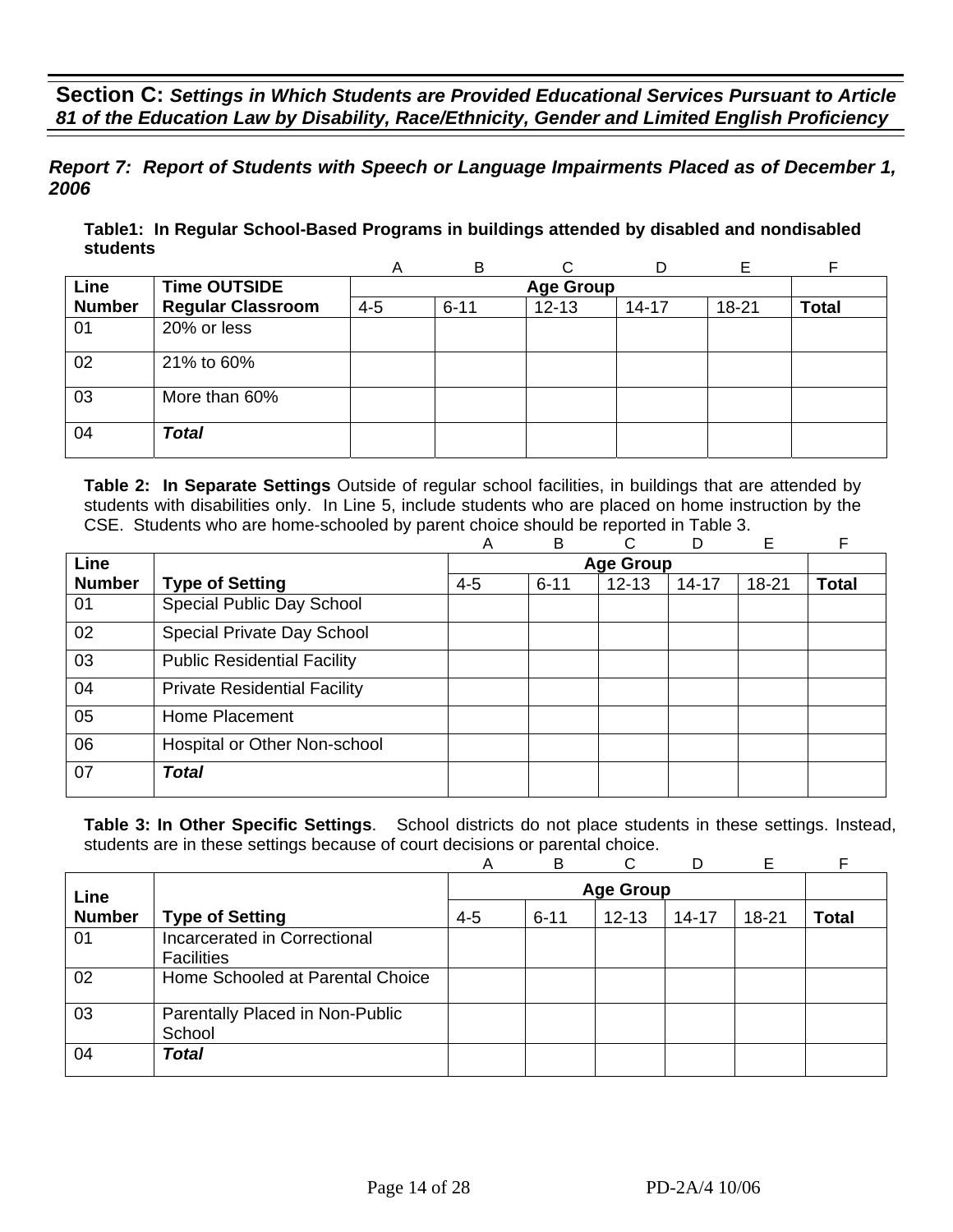*Report 8: Report of Students with Visual Impairments (including Blindness) Placed as of December 1, 2006* 

**Table1: In Regular School-Based Programs in buildings attended by disabled and nondisabled students** 

|               |                          | A       | B        |                  | D         | Е     |              |
|---------------|--------------------------|---------|----------|------------------|-----------|-------|--------------|
| Line          | <b>Time OUTSIDE</b>      |         |          | <b>Age Group</b> |           |       |              |
| <b>Number</b> | <b>Regular Classroom</b> | $4 - 5$ | $6 - 11$ | $12 - 13$        | $14 - 17$ | 18-21 | <b>Total</b> |
| 01            | 20% or less              |         |          |                  |           |       |              |
| 02            | 21% to 60%               |         |          |                  |           |       |              |
| 03            | More than 60%            |         |          |                  |           |       |              |
| 04            | <b>Total</b>             |         |          |                  |           |       |              |

**Table 2: In Separate Settings** Outside of regular school facilities, in buildings that are attended by students with disabilities only. In Line 5, include students who are placed on home instruction by the CSE. Students who are home-schooled by parent choice should be reported in Table 3.

|               |                                     | A       | B        | С                | D         | Е     | F            |
|---------------|-------------------------------------|---------|----------|------------------|-----------|-------|--------------|
| Line          |                                     |         |          | <b>Age Group</b> |           |       |              |
| <b>Number</b> | <b>Type of Setting</b>              | $4 - 5$ | $6 - 11$ | $12 - 13$        | $14 - 17$ | 18-21 | <b>Total</b> |
| 01            | Special Public Day School           |         |          |                  |           |       |              |
| 02            | Special Private Day School          |         |          |                  |           |       |              |
| 03            | <b>Public Residential Facility</b>  |         |          |                  |           |       |              |
| 04            | <b>Private Residential Facility</b> |         |          |                  |           |       |              |
| 05            | Home Placement                      |         |          |                  |           |       |              |
| 06            | Hospital or Other Non-school        |         |          |                  |           |       |              |
| 07            | <b>Total</b>                        |         |          |                  |           |       |              |

|               |                                                   | Α       | B        | ◠         |           | Е     |       |
|---------------|---------------------------------------------------|---------|----------|-----------|-----------|-------|-------|
|               | <b>Age Group</b><br>Line                          |         |          |           |           |       |       |
| <b>Number</b> | <b>Type of Setting</b>                            | $4 - 5$ | $6 - 11$ | $12 - 13$ | $14 - 17$ | 18-21 | Total |
| 01            | Incarcerated in Correctional<br><b>Facilities</b> |         |          |           |           |       |       |
| 02            | Home Schooled at Parental Choice                  |         |          |           |           |       |       |
| 03            | Parentally Placed in Non-Public<br>School         |         |          |           |           |       |       |
| 04            | <b>Total</b>                                      |         |          |           |           |       |       |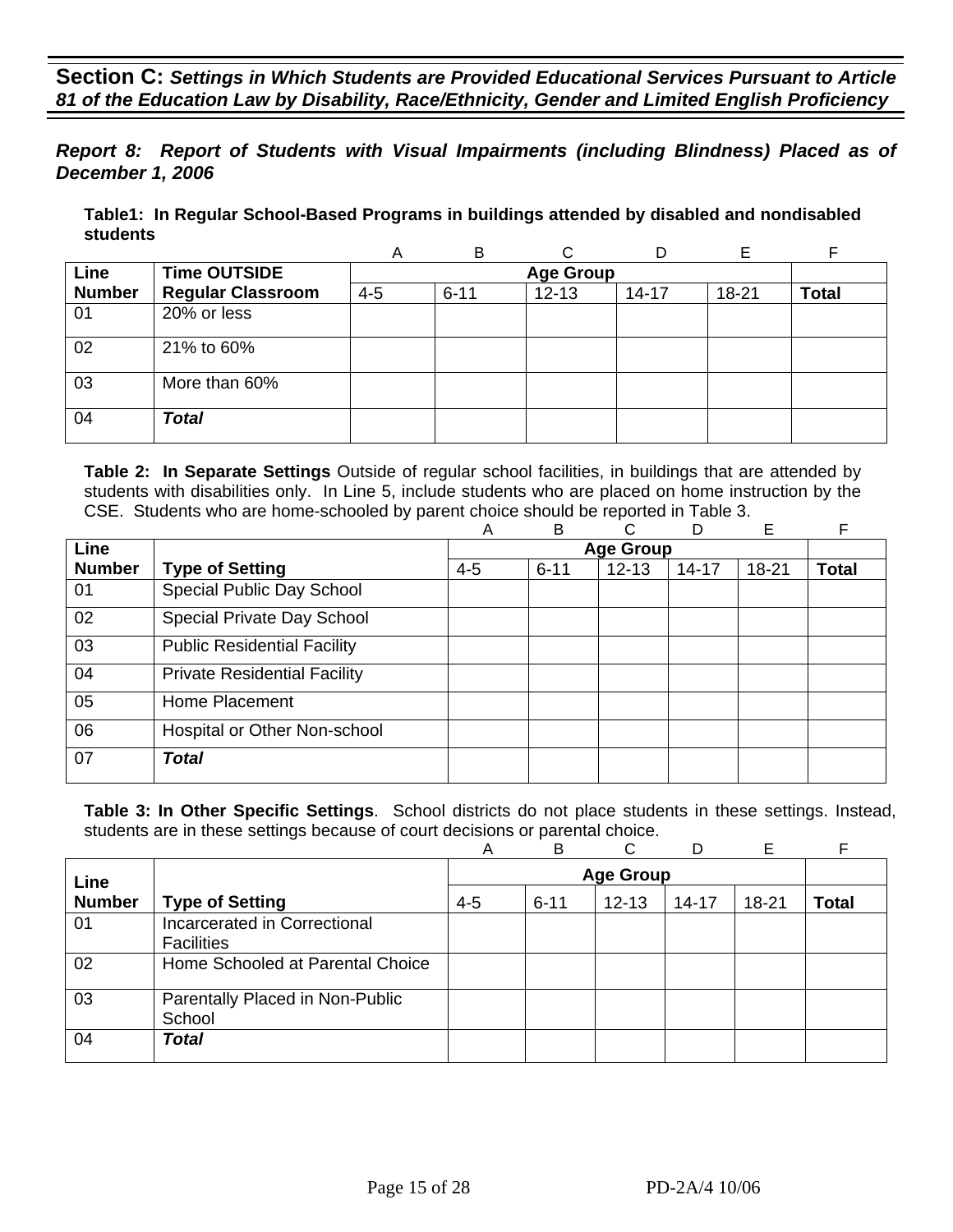## *Report 9: Report of Students with Orthopedic Impairments Placed as of December 1, 2006*

**Table1: In Regular School-Based Programs in buildings attended by disabled and nondisabled students** 

|               |                          | Α       | B        |                  |           | F     |              |
|---------------|--------------------------|---------|----------|------------------|-----------|-------|--------------|
| <b>Line</b>   | <b>Time OUTSIDE</b>      |         |          | <b>Age Group</b> |           |       |              |
| <b>Number</b> | <b>Regular Classroom</b> | $4 - 5$ | $6 - 11$ | $12 - 13$        | $14 - 17$ | 18-21 | <b>Total</b> |
| 01            | 20% or less              |         |          |                  |           |       |              |
| 02            | 21% to 60%               |         |          |                  |           |       |              |
| 03            | More than 60%            |         |          |                  |           |       |              |
| 04            | <b>Total</b>             |         |          |                  |           |       |              |

**Table 2: In Separate Settings** Outside of regular school facilities, in buildings that are attended by students with disabilities only. In Line 5, include students who are placed on home instruction by the CSE. Students who are home-schooled by parent choice should be reported in Table 3.

|               |                                     | Α       | B        | C                | D         | Е         | F            |
|---------------|-------------------------------------|---------|----------|------------------|-----------|-----------|--------------|
| <b>Line</b>   |                                     |         |          | <b>Age Group</b> |           |           |              |
| <b>Number</b> | <b>Type of Setting</b>              | $4 - 5$ | $6 - 11$ | $12 - 13$        | $14 - 17$ | $18 - 21$ | <b>Total</b> |
| 01            | Special Public Day School           |         |          |                  |           |           |              |
| 02            | Special Private Day School          |         |          |                  |           |           |              |
| 03            | <b>Public Residential Facility</b>  |         |          |                  |           |           |              |
| 04            | <b>Private Residential Facility</b> |         |          |                  |           |           |              |
| 05            | Home Placement                      |         |          |                  |           |           |              |
| 06            | Hospital or Other Non-school        |         |          |                  |           |           |              |
| 07            | <b>Total</b>                        |         |          |                  |           |           |              |

|               |                                     | А       | B                | ⌒         |           | Е         |              |  |  |
|---------------|-------------------------------------|---------|------------------|-----------|-----------|-----------|--------------|--|--|
| Line          |                                     |         | <b>Age Group</b> |           |           |           |              |  |  |
| <b>Number</b> | <b>Type of Setting</b>              | $4 - 5$ | $6 - 11$         | $12 - 13$ | $14 - 17$ | $18 - 21$ | <b>Total</b> |  |  |
| 01            | <b>Incarcerated in Correctional</b> |         |                  |           |           |           |              |  |  |
|               | <b>Facilities</b>                   |         |                  |           |           |           |              |  |  |
| 02            | Home Schooled at Parental Choice    |         |                  |           |           |           |              |  |  |
| 03            | Parentally Placed in Non-Public     |         |                  |           |           |           |              |  |  |
|               | School                              |         |                  |           |           |           |              |  |  |
| 04            | <b>Total</b>                        |         |                  |           |           |           |              |  |  |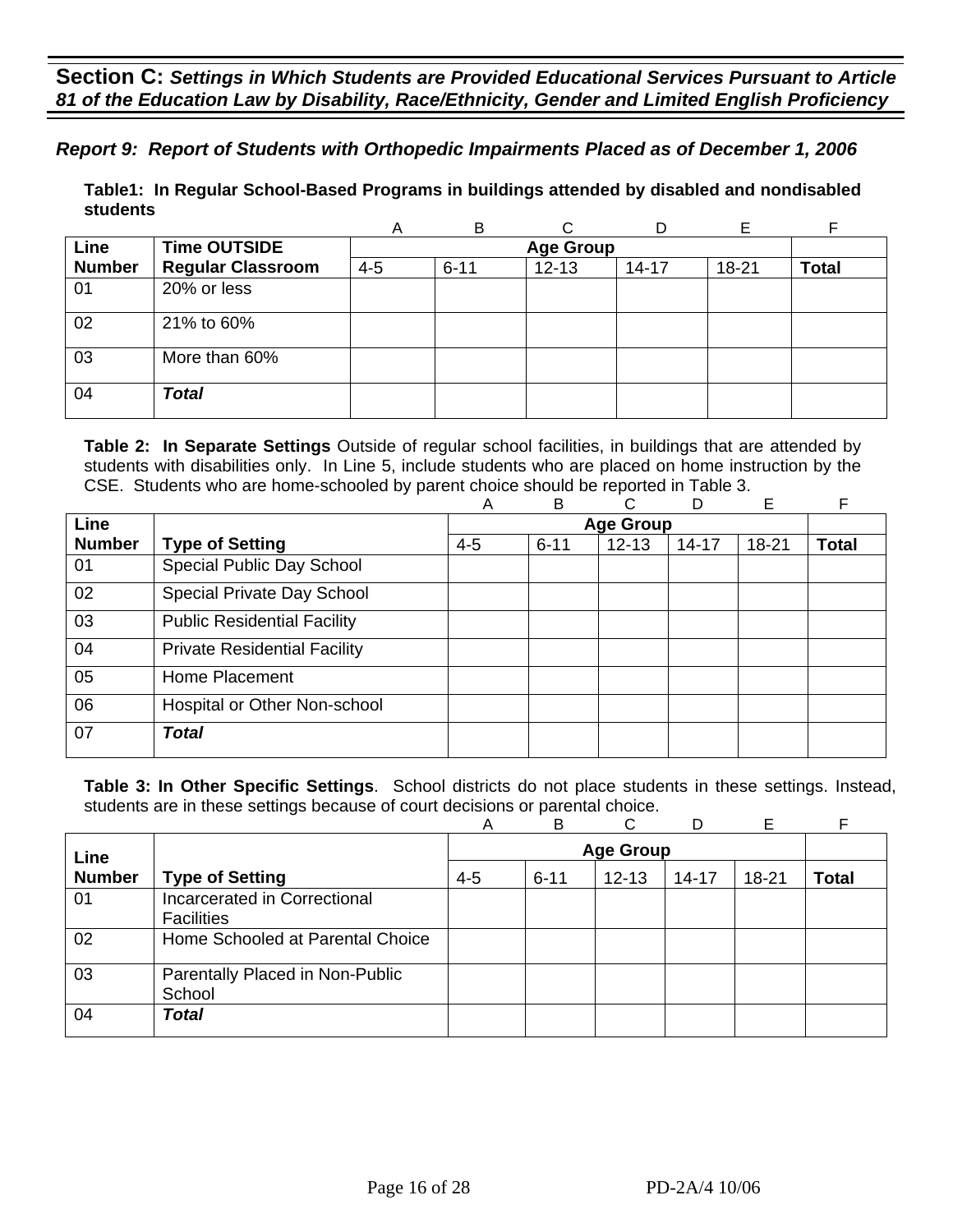*Report 10: Report of Students with Other Health Impairments Placed as of December 1, 2006* 

**Table1: In Regular School-Based Programs in buildings attended by disabled and nondisabled students** 

|               |                          | A       | В        |                  | D         | E         |              |
|---------------|--------------------------|---------|----------|------------------|-----------|-----------|--------------|
| Line          | <b>Time OUTSIDE</b>      |         |          | <b>Age Group</b> |           |           |              |
| <b>Number</b> | <b>Regular Classroom</b> | $4 - 5$ | $6 - 11$ | $12 - 13$        | $14 - 17$ | $18 - 21$ | <b>Total</b> |
| 01            | 20% or less              |         |          |                  |           |           |              |
| 02            | 21% to 60%               |         |          |                  |           |           |              |
| 03            | More than 60%            |         |          |                  |           |           |              |
| 04            | <b>Total</b>             |         |          |                  |           |           |              |

**Table 2: In Separate Settings** Outside of regular school facilities, in buildings that are attended by students with disabilities only. In Line 5, include students who are placed on home instruction by the CSE. Students who are home-schooled by parent choice should be reported in Table 3.

|               |                                     | Α       | B        | C                | D         | E         | F            |
|---------------|-------------------------------------|---------|----------|------------------|-----------|-----------|--------------|
| Line          |                                     |         |          | <b>Age Group</b> |           |           |              |
| <b>Number</b> | <b>Type of Setting</b>              | $4 - 5$ | $6 - 11$ | $12 - 13$        | $14 - 17$ | $18 - 21$ | <b>Total</b> |
| 01            | Special Public Day School           |         |          |                  |           |           |              |
| 02            | Special Private Day School          |         |          |                  |           |           |              |
| 03            | <b>Public Residential Facility</b>  |         |          |                  |           |           |              |
| 04            | <b>Private Residential Facility</b> |         |          |                  |           |           |              |
| 05            | Home Placement                      |         |          |                  |           |           |              |
| 06            | Hospital or Other Non-school        |         |          |                  |           |           |              |
| 07            | <b>Total</b>                        |         |          |                  |           |           |              |

|               |                                           | Α       | B                | C         | D         | Е     |              |  |  |
|---------------|-------------------------------------------|---------|------------------|-----------|-----------|-------|--------------|--|--|
| Line          |                                           |         | <b>Age Group</b> |           |           |       |              |  |  |
| <b>Number</b> | <b>Type of Setting</b>                    | $4 - 5$ | $6 - 11$         | $12 - 13$ | $14 - 17$ | 18-21 | <b>Total</b> |  |  |
| 01            | Incarcerated in Correctional              |         |                  |           |           |       |              |  |  |
|               | <b>Facilities</b>                         |         |                  |           |           |       |              |  |  |
| 02            | Home Schooled at Parental Choice          |         |                  |           |           |       |              |  |  |
| 03            | Parentally Placed in Non-Public<br>School |         |                  |           |           |       |              |  |  |
| 04            | <b>Total</b>                              |         |                  |           |           |       |              |  |  |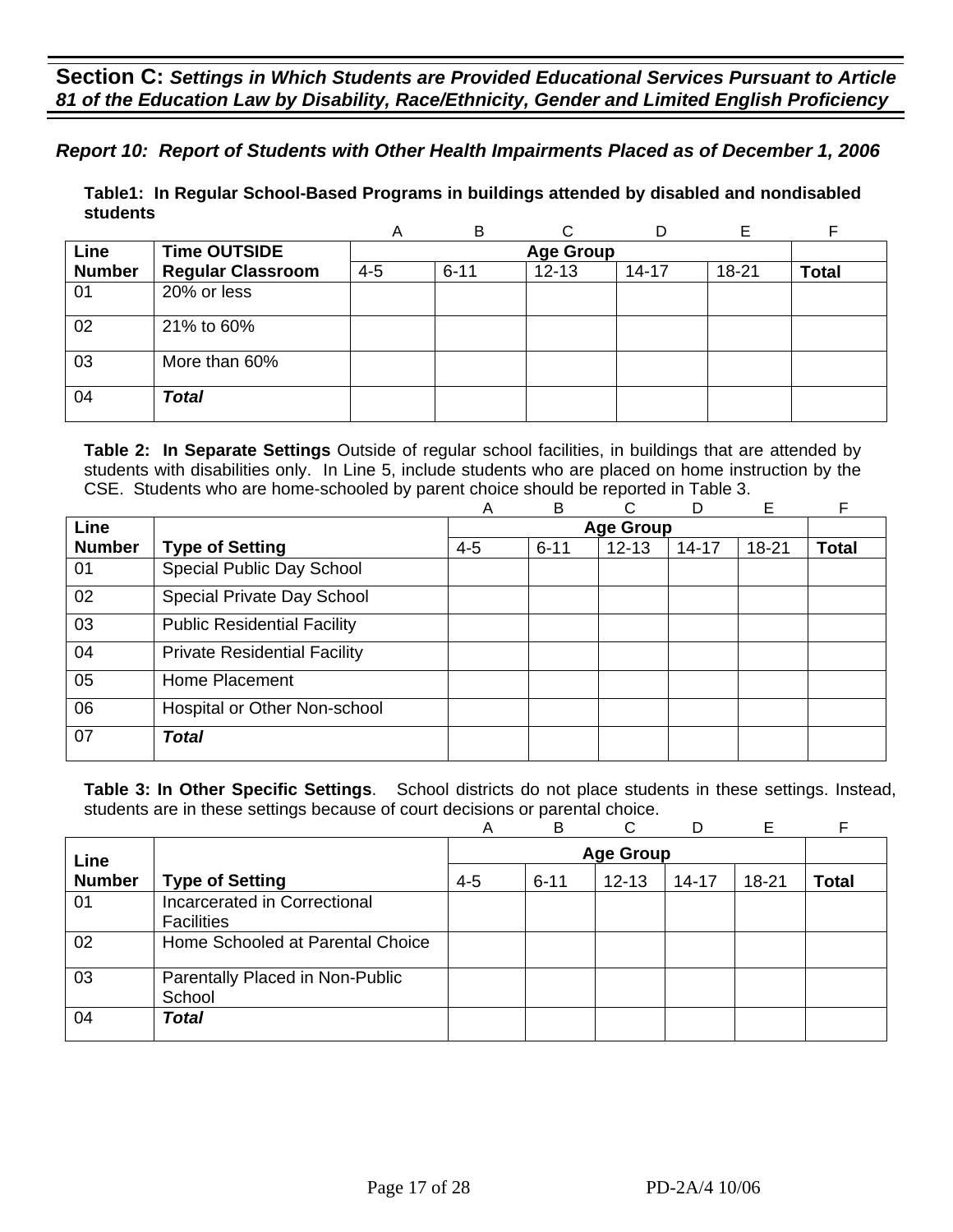## *Report 11: Report of Students with Multiple Disabilities Placed as of December 1, 2006*

**Table1: In Regular School-Based Programs in buildings attended by disabled and nondisabled students** 

|               |                          | A       | B        |                  | D         | Е     |              |
|---------------|--------------------------|---------|----------|------------------|-----------|-------|--------------|
| Line          | <b>Time OUTSIDE</b>      |         |          | <b>Age Group</b> |           |       |              |
| <b>Number</b> | <b>Regular Classroom</b> | $4 - 5$ | $6 - 11$ | $12 - 13$        | $14 - 17$ | 18-21 | <b>Total</b> |
| 01            | 20% or less              |         |          |                  |           |       |              |
| 02            | 21% to 60%               |         |          |                  |           |       |              |
| 03            | More than 60%            |         |          |                  |           |       |              |
| 04            | <b>Total</b>             |         |          |                  |           |       |              |

**Table 2: In Separate Settings** Outside of regular school facilities, in buildings that are attended by students with disabilities only. In Line 5, include students who are placed on home instruction by the CSE. Students who are home-schooled by parent choice should be reported in Table 3.

|               |                                     | Α       | B                | C         | D         | Е         | F            |  |  |
|---------------|-------------------------------------|---------|------------------|-----------|-----------|-----------|--------------|--|--|
| <b>Line</b>   |                                     |         | <b>Age Group</b> |           |           |           |              |  |  |
| <b>Number</b> | <b>Type of Setting</b>              | $4 - 5$ | $6 - 11$         | $12 - 13$ | $14 - 17$ | $18 - 21$ | <b>Total</b> |  |  |
| 01            | Special Public Day School           |         |                  |           |           |           |              |  |  |
| 02            | Special Private Day School          |         |                  |           |           |           |              |  |  |
| 03            | <b>Public Residential Facility</b>  |         |                  |           |           |           |              |  |  |
| 04            | <b>Private Residential Facility</b> |         |                  |           |           |           |              |  |  |
| 05            | Home Placement                      |         |                  |           |           |           |              |  |  |
| 06            | Hospital or Other Non-school        |         |                  |           |           |           |              |  |  |
| 07            | <b>Total</b>                        |         |                  |           |           |           |              |  |  |

|               |                                  | Α       | B                | C         |           | Е         |              |  |  |
|---------------|----------------------------------|---------|------------------|-----------|-----------|-----------|--------------|--|--|
| Line          |                                  |         | <b>Age Group</b> |           |           |           |              |  |  |
| <b>Number</b> | <b>Type of Setting</b>           | $4 - 5$ | $6 - 11$         | $12 - 13$ | $14 - 17$ | $18 - 21$ | <b>Total</b> |  |  |
| 01            | Incarcerated in Correctional     |         |                  |           |           |           |              |  |  |
|               | <b>Facilities</b>                |         |                  |           |           |           |              |  |  |
| 02            | Home Schooled at Parental Choice |         |                  |           |           |           |              |  |  |
| 03            | Parentally Placed in Non-Public  |         |                  |           |           |           |              |  |  |
|               | School                           |         |                  |           |           |           |              |  |  |
| 04            | <b>Total</b>                     |         |                  |           |           |           |              |  |  |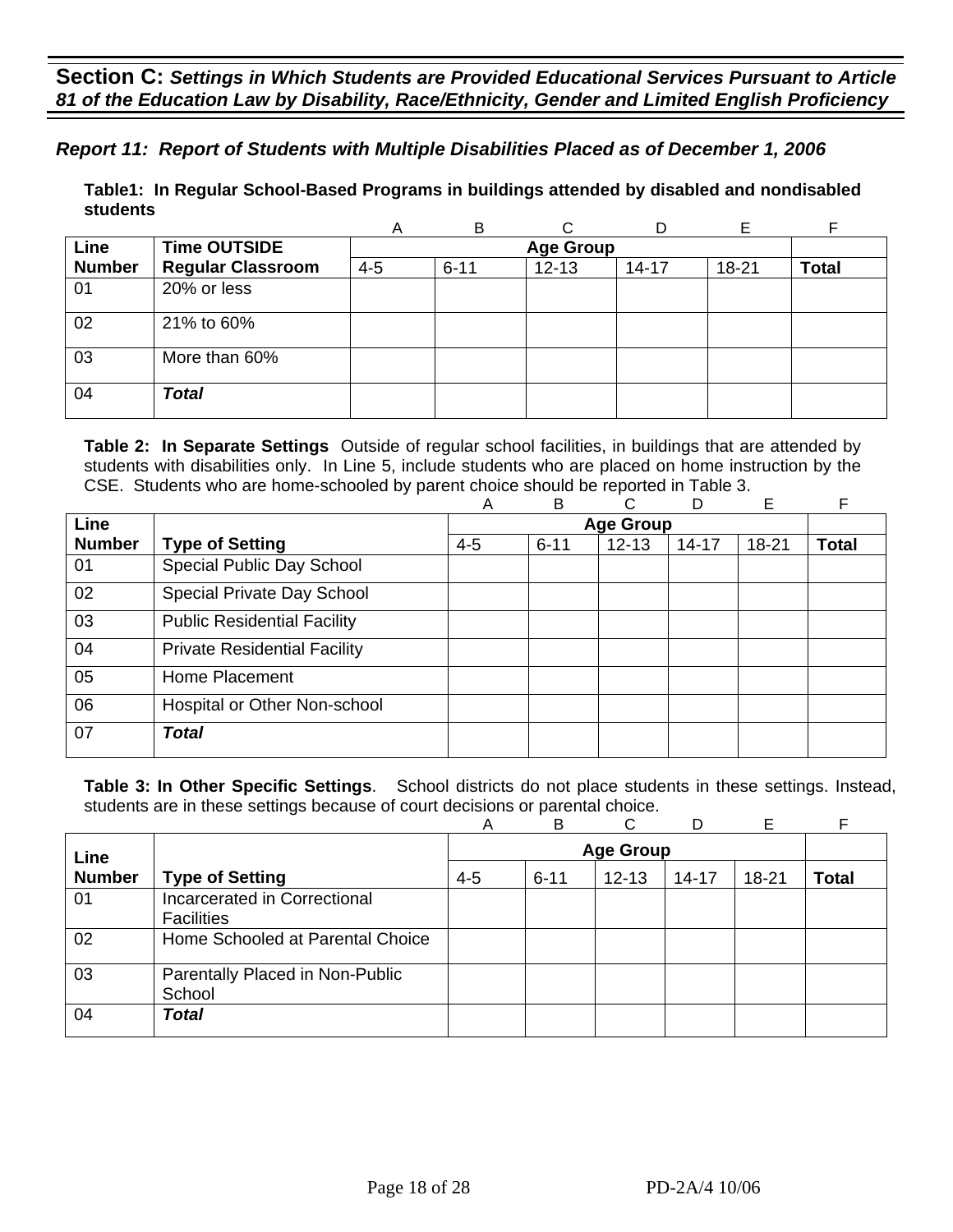## *Report 12: Report of Students with Deaf - Blindness Placed as of December 1, 2006*

**Table1: In Regular School-Based Programs in buildings attended by disabled and nondisabled students** 

|               |                          | Α       | B        |                  |           | Е     |              |
|---------------|--------------------------|---------|----------|------------------|-----------|-------|--------------|
| Line          | <b>Time OUTSIDE</b>      |         |          | <b>Age Group</b> |           |       |              |
| <b>Number</b> | <b>Regular Classroom</b> | $4 - 5$ | $6 - 11$ | $12 - 13$        | $14 - 17$ | 18-21 | <b>Total</b> |
| 01            | 20% or less              |         |          |                  |           |       |              |
| 02            | 21% to 60%               |         |          |                  |           |       |              |
| 03            | More than 60%            |         |          |                  |           |       |              |
| 04            | <b>Total</b>             |         |          |                  |           |       |              |

**Table 2: In Separate Settings** Outside of regular school facilities, in buildings that are attended by students with disabilities only. In Line 5, include students who are placed on home instruction by the CSE. Students who are home-schooled by parent choice should be reported in Table 3.

|               |                                     | Α       | B                | C         | D         | E         | F            |  |  |
|---------------|-------------------------------------|---------|------------------|-----------|-----------|-----------|--------------|--|--|
| <b>Line</b>   |                                     |         | <b>Age Group</b> |           |           |           |              |  |  |
| <b>Number</b> | <b>Type of Setting</b>              | $4 - 5$ | $6 - 11$         | $12 - 13$ | $14 - 17$ | $18 - 21$ | <b>Total</b> |  |  |
| 01            | Special Public Day School           |         |                  |           |           |           |              |  |  |
| 02            | Special Private Day School          |         |                  |           |           |           |              |  |  |
| 03            | <b>Public Residential Facility</b>  |         |                  |           |           |           |              |  |  |
| 04            | <b>Private Residential Facility</b> |         |                  |           |           |           |              |  |  |
| 05            | Home Placement                      |         |                  |           |           |           |              |  |  |
| 06            | Hospital or Other Non-school        |         |                  |           |           |           |              |  |  |
| 07            | <b>Total</b>                        |         |                  |           |           |           |              |  |  |

|               |                                                   | Α       | В                | C         |           | Е     |              |  |  |
|---------------|---------------------------------------------------|---------|------------------|-----------|-----------|-------|--------------|--|--|
| Line          |                                                   |         | <b>Age Group</b> |           |           |       |              |  |  |
| <b>Number</b> | <b>Type of Setting</b>                            | $4 - 5$ | $6 - 11$         | $12 - 13$ | $14 - 17$ | 18-21 | <b>Total</b> |  |  |
| 01            | Incarcerated in Correctional<br><b>Facilities</b> |         |                  |           |           |       |              |  |  |
| 02            | Home Schooled at Parental Choice                  |         |                  |           |           |       |              |  |  |
| 03            | Parentally Placed in Non-Public<br>School         |         |                  |           |           |       |              |  |  |
| 04            | <b>Total</b>                                      |         |                  |           |           |       |              |  |  |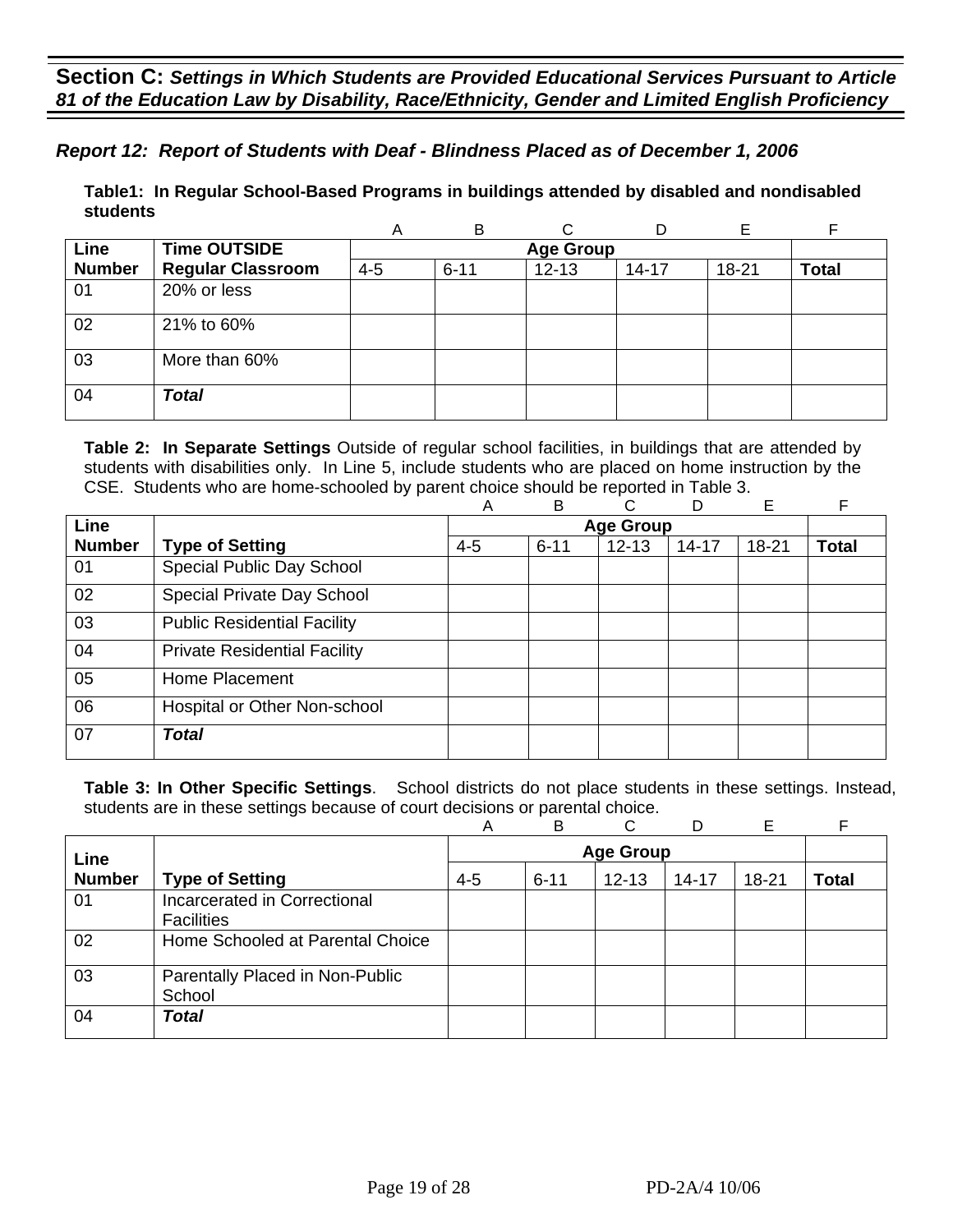*Report 13: Report of Students with Traumatic Brain Injury Placed as of December 1, 2006*

**Table1: In Regular School-Based Programs in buildings attended by disabled and nondisabled students** 

|               |                          | A       | В        |                  | D         | E         |              |
|---------------|--------------------------|---------|----------|------------------|-----------|-----------|--------------|
| Line          | <b>Time OUTSIDE</b>      |         |          | <b>Age Group</b> |           |           |              |
| <b>Number</b> | <b>Regular Classroom</b> | $4 - 5$ | $6 - 11$ | $12 - 13$        | $14 - 17$ | $18 - 21$ | <b>Total</b> |
| 01            | 20% or less              |         |          |                  |           |           |              |
| 02            | 21% to 60%               |         |          |                  |           |           |              |
| 03            | More than 60%            |         |          |                  |           |           |              |
| 04            | <b>Total</b>             |         |          |                  |           |           |              |

**Table 2: In Separate Settings** Outside of regular school facilities, in buildings that are attended by students with disabilities only. In Line 5, include students who are placed on home instruction by the CSE. Students who are home-schooled by parent choice should be reported in Table 3.

|               |                                     | A       | B                | C         | D         | Е         | F            |  |  |
|---------------|-------------------------------------|---------|------------------|-----------|-----------|-----------|--------------|--|--|
| <b>Line</b>   |                                     |         | <b>Age Group</b> |           |           |           |              |  |  |
| <b>Number</b> | <b>Type of Setting</b>              | $4 - 5$ | $6 - 11$         | $12 - 13$ | $14 - 17$ | $18 - 21$ | <b>Total</b> |  |  |
| 01            | Special Public Day School           |         |                  |           |           |           |              |  |  |
| 02            | Special Private Day School          |         |                  |           |           |           |              |  |  |
| 03            | <b>Public Residential Facility</b>  |         |                  |           |           |           |              |  |  |
| 04            | <b>Private Residential Facility</b> |         |                  |           |           |           |              |  |  |
| 05            | Home Placement                      |         |                  |           |           |           |              |  |  |
| 06            | Hospital or Other Non-school        |         |                  |           |           |           |              |  |  |
| 07            | Total                               |         |                  |           |           |           |              |  |  |

|               |                                  | Α       | B                | C         | D         | F     |              |  |  |
|---------------|----------------------------------|---------|------------------|-----------|-----------|-------|--------------|--|--|
| Line          |                                  |         | <b>Age Group</b> |           |           |       |              |  |  |
| <b>Number</b> | <b>Type of Setting</b>           | $4 - 5$ | $6 - 11$         | $12 - 13$ | $14 - 17$ | 18-21 | <b>Total</b> |  |  |
| 01            | Incarcerated in Correctional     |         |                  |           |           |       |              |  |  |
|               | <b>Facilities</b>                |         |                  |           |           |       |              |  |  |
| 02            | Home Schooled at Parental Choice |         |                  |           |           |       |              |  |  |
| 03            | Parentally Placed in Non-Public  |         |                  |           |           |       |              |  |  |
|               | School                           |         |                  |           |           |       |              |  |  |
| 04            | <b>Total</b>                     |         |                  |           |           |       |              |  |  |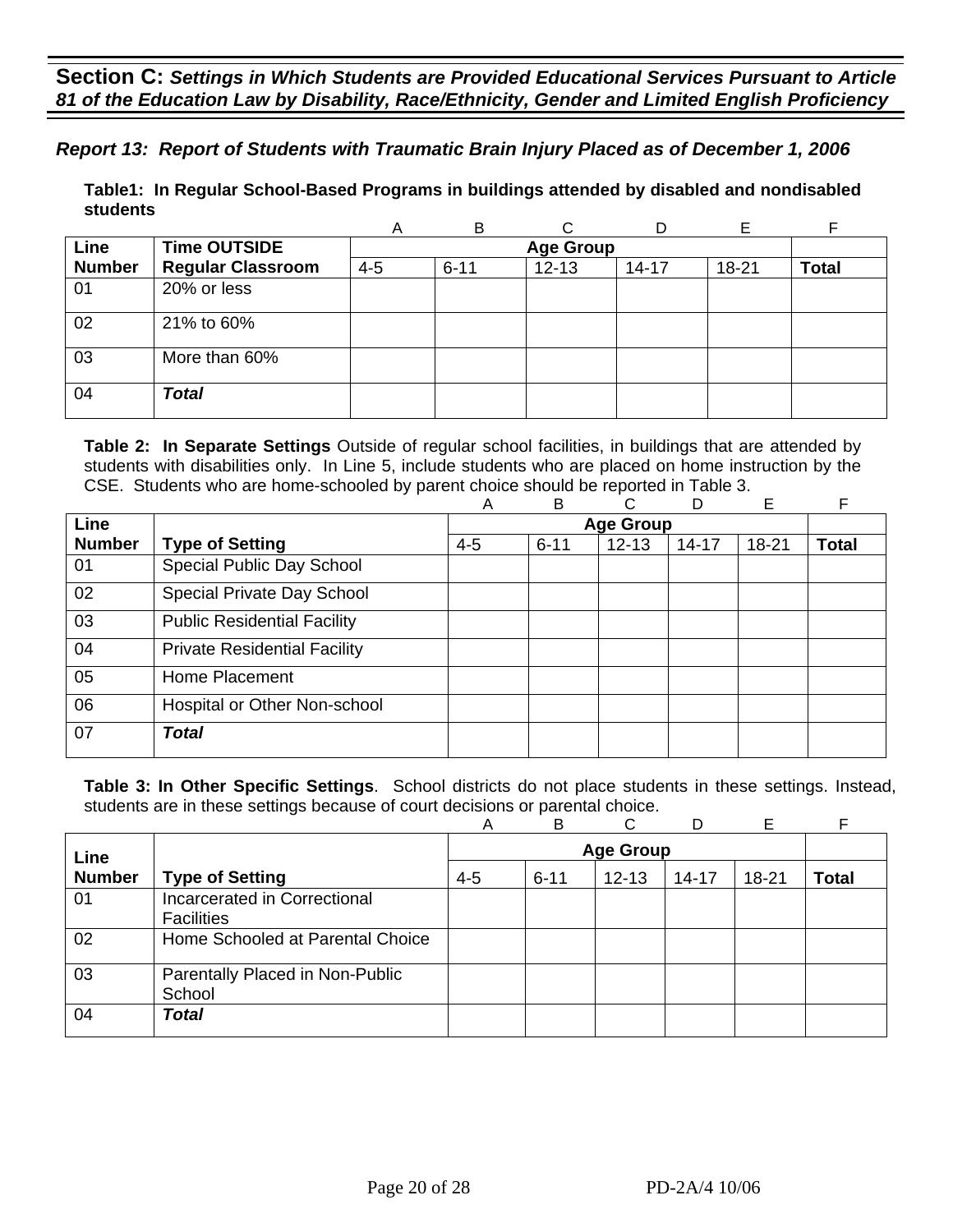# *Report 14: Summary Report of All Students with Disabilities Placed as of December 1, 2006*

The three sections below aggregate the data reported in Reports 1 to 13 to facilitate State and local data verification procedures. Completing these three tables will facilitate the reporting of race/ethnicity, gender, and limited English proficiency data in Reports 15A and 15B, 16A and 16B, 17A and 17B.

### **Table1: In Regular School-Based Programs in buildings attended by disabled and nondisabled students**

|               |                          | A       | B        | ⌒                |           |       | F            |
|---------------|--------------------------|---------|----------|------------------|-----------|-------|--------------|
| Line          | <b>Time OUTSIDE</b>      |         |          | <b>Age Group</b> |           |       |              |
| <b>Number</b> | <b>Regular Classroom</b> | $4 - 5$ | $6 - 11$ | $12 - 13$        | $14 - 17$ | 18-21 | <b>Total</b> |
| 01            | 20% or less              |         |          |                  |           |       |              |
| 02            | 21% to 60%               |         |          |                  |           |       |              |
| 03            | More than 60%            |         |          |                  |           |       |              |
| 04            | <b>Total</b>             |         |          |                  |           |       |              |

**Table 2: In Separate Settings** Outside of regular school facilities, in buildings that are attended by students with disabilities only. In Line 5, include students who are placed on home instruction by the CSE. Students who are home-schooled by parent choice should be reported in Table 3.

|               |                                     | Α       | B        | C.               | D         | Е         | F            |
|---------------|-------------------------------------|---------|----------|------------------|-----------|-----------|--------------|
| Line          |                                     |         |          | <b>Age Group</b> |           |           |              |
| <b>Number</b> | <b>Type of Setting</b>              | $4 - 5$ | $6 - 11$ | $12 - 13$        | $14 - 17$ | $18 - 21$ | <b>Total</b> |
| 01            | Special Public Day School           |         |          |                  |           |           |              |
| 02            | Special Private Day School          |         |          |                  |           |           |              |
| 03            | <b>Public Residential Facility</b>  |         |          |                  |           |           |              |
| 04            | <b>Private Residential Facility</b> |         |          |                  |           |           |              |
| 05            | Home Placement                      |         |          |                  |           |           |              |
| 06            | Hospital or Other Non-school        |         |          |                  |           |           |              |
| 07            | <b>Total</b>                        |         |          |                  |           |           |              |

|               |                                                   | Α       | B                | ⌒         | D         | E     |              |  |  |  |
|---------------|---------------------------------------------------|---------|------------------|-----------|-----------|-------|--------------|--|--|--|
| Line          |                                                   |         | <b>Age Group</b> |           |           |       |              |  |  |  |
| <b>Number</b> | <b>Type of Setting</b>                            | $4 - 5$ | $6 - 11$         | $12 - 13$ | $14 - 17$ | 18-21 | <b>Total</b> |  |  |  |
| 01            | Incarcerated in Correctional<br><b>Facilities</b> |         |                  |           |           |       |              |  |  |  |
| 02            | Home Schooled at Parental Choice                  |         |                  |           |           |       |              |  |  |  |
| 03            | Parentally Placed in Non-Public<br>School         |         |                  |           |           |       |              |  |  |  |
| 04            | <b>Total</b>                                      |         |                  |           |           |       |              |  |  |  |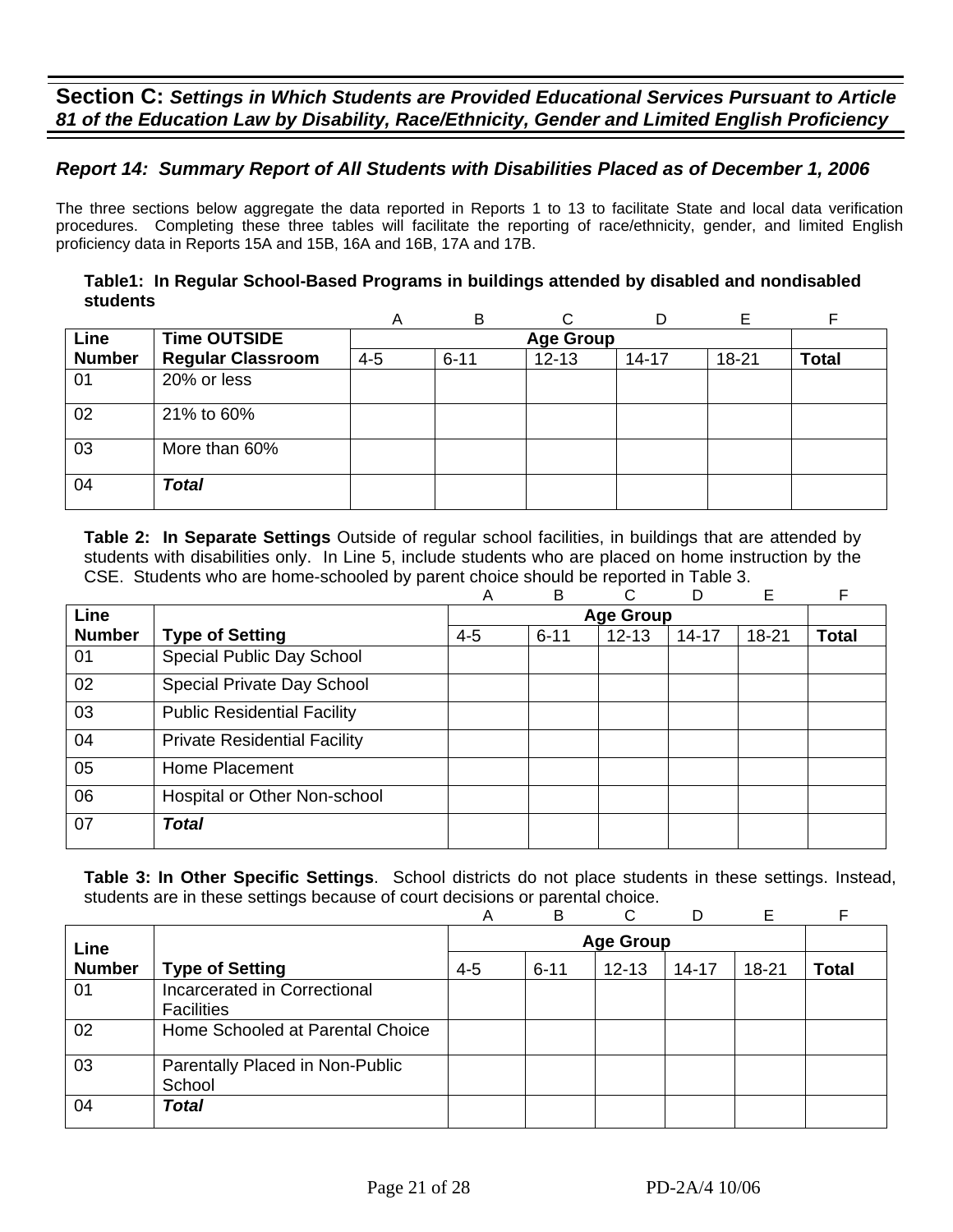### *Report 15A: Report of All School-Age Students with Disabilities as of December 1, 2006, According to Race/Ethnicity Category and Type of Placement – Ages 4-5*

For all students reported in Tables 1, 2 and 3 of Report 14 in Column A (age group 4-5), enter the number, which appear to belong, identify with, or are regarded in the community as belonging to each race/ethnic group. (Each student should be counted once.) The Total (Column G) for each Line in this Report must match the number reported in Column A of each corresponding Line in Report 14.

#### **Table 1: In Regular School-Based Programs in buildings attended by disabled and nondisabled students**

|               |                      | A                                                                    | в                                  | С       |                        |                                         |                           | G     |  |  |  |
|---------------|----------------------|----------------------------------------------------------------------|------------------------------------|---------|------------------------|-----------------------------------------|---------------------------|-------|--|--|--|
| Line          | Time OUTSIDE Regular | Race/Ethnicity of School-Age Students Ages 4-5                       |                                    |         |                        |                                         |                           |       |  |  |  |
| <b>Number</b> | <b>Classroom</b>     | Americai<br>o<br>ā<br>Φ<br>Indian<br>$\overline{\mathsf{a}}$<br>√ati | Islander<br><b>Asian</b><br>Pacifi | Вã<br>৳ | ৯<br>Hispanic<br>atino | '≒<br>ş<br>rigin)<br>ispa<br>air<br>≥ స | ౚఀ<br>त्व<br>ഗ<br>Ra<br>৳ | Total |  |  |  |
| 01            | 20% or less          |                                                                      |                                    |         |                        |                                         |                           |       |  |  |  |
| 02            | 21% to 60%           |                                                                      |                                    |         |                        |                                         |                           |       |  |  |  |
| 03            | More than 60%        |                                                                      |                                    |         |                        |                                         |                           |       |  |  |  |
| 04            | Total                |                                                                      |                                    |         |                        |                                         |                           |       |  |  |  |

**Table 2: In Separate Settings** Outside of regular school facilities, in buildings that are attended by students with disabilities only. In Line 5, include students who are placed on home instruction by the CSE. Students who are home-schooled by parent choice should be reported in Table 3.

|                       | . <i>.</i>                          | A                                         | В                                              |                                      | D                       | Е                                    |                                                 | G     |  |  |
|-----------------------|-------------------------------------|-------------------------------------------|------------------------------------------------|--------------------------------------|-------------------------|--------------------------------------|-------------------------------------------------|-------|--|--|
| Line<br><b>Number</b> | <b>Type of Setting</b>              |                                           | Race/Ethnicity of School-Age Students Ages 4-5 |                                      |                         |                                      |                                                 |       |  |  |
|                       |                                     | American<br>Indian or<br>Alaska<br>Native | Asian or<br>Pacific<br>Islander                | Black (Not<br>of Hispanic<br>Origin) | 5<br>Hispanic<br>Latino | of Hispanic<br>Origin)<br>White (Not | of Hispanic<br>Origin)<br>Racial (Not<br>Multi- | Total |  |  |
| 01                    | Special Public Day School           |                                           |                                                |                                      |                         |                                      |                                                 |       |  |  |
| 02                    | Special Private Day School          |                                           |                                                |                                      |                         |                                      |                                                 |       |  |  |
| 03                    | <b>Public Residential Facility</b>  |                                           |                                                |                                      |                         |                                      |                                                 |       |  |  |
| 04                    | <b>Private Residential Facility</b> |                                           |                                                |                                      |                         |                                      |                                                 |       |  |  |
| 05                    | Home Placement                      |                                           |                                                |                                      |                         |                                      |                                                 |       |  |  |
| 06                    | Hospital or Other Non-              |                                           |                                                |                                      |                         |                                      |                                                 |       |  |  |
|                       | school                              |                                           |                                                |                                      |                         |                                      |                                                 |       |  |  |
| 07                    | Total                               |                                           |                                                |                                      |                         |                                      |                                                 |       |  |  |

|                       |                                                   | А                                         | B                                              |                                      | D                        |                                      |                                                      | G     |  |  |
|-----------------------|---------------------------------------------------|-------------------------------------------|------------------------------------------------|--------------------------------------|--------------------------|--------------------------------------|------------------------------------------------------|-------|--|--|
| Line<br><b>Number</b> | <b>Type of Setting</b>                            |                                           | Race/Ethnicity of School-Age Students Ages 4-5 |                                      |                          |                                      |                                                      |       |  |  |
|                       |                                                   | American<br>Indian or<br>Native<br>Alaska | ō<br>Islander<br>Pacific<br>Asian              | Black (Not<br>of Hispanic<br>Origin) | Hispanic<br>or<br>Latino | of Hispanic<br>Origin)<br>ğ<br>White | ğ<br>Hispanic<br>Origin)<br>Racial (I<br>Multi-<br>৳ | Total |  |  |
| 01                    | Incarcerated in Correctional<br><b>Facilities</b> |                                           |                                                |                                      |                          |                                      |                                                      |       |  |  |
| 02                    | Home Schooled at Parental<br>Choice               |                                           |                                                |                                      |                          |                                      |                                                      |       |  |  |
| 03                    | Parentally Placed in Non-<br><b>Public School</b> |                                           |                                                |                                      |                          |                                      |                                                      |       |  |  |
| 04                    | <b>Total</b>                                      |                                           |                                                |                                      |                          |                                      |                                                      |       |  |  |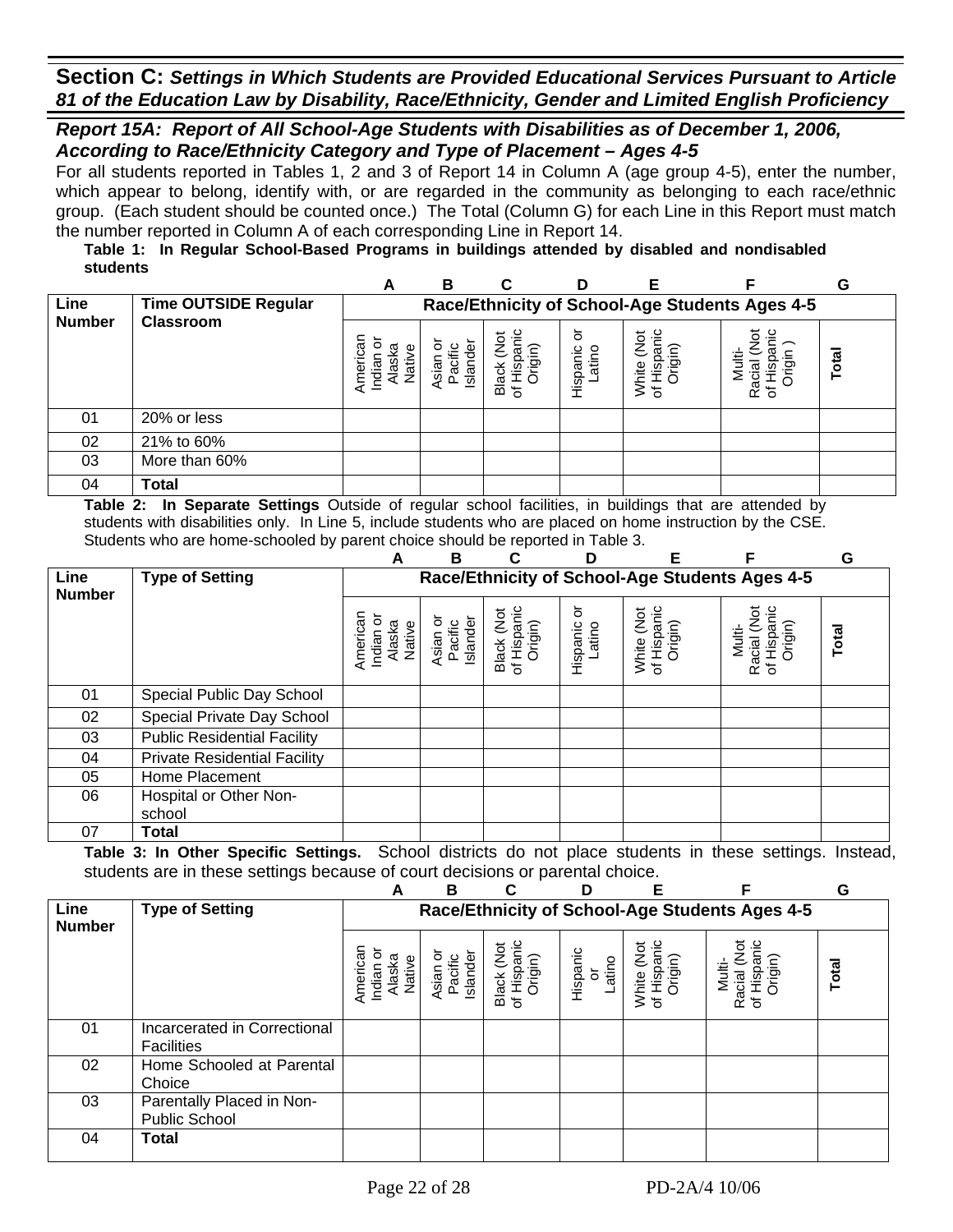## *Report 15B: Report of All School-Age Students with Disabilities as of December 1, 2006, According to Race/Ethnicity Category and Type of Placement – Ages 6-21*

For all students reported in Tables 1, 2 and 3 of Report 14 in Columns B-E (age group 6-21) enter the number, which appear to belong, identify with, or are regarded in the community as belonging to each race/ethnic group. (Each student should be counted once.) The Total (Column G) for each Line in this Report must match the number reported in Column B-E of each corresponding Line in Report 14.

#### **Table 1: In Regular School-Based Programs in buildings attended by disabled and nondisabled students**

|               |                      | A                                                       | в                                               | C                          | D                      |                           |                       | G     |  |  |  |
|---------------|----------------------|---------------------------------------------------------|-------------------------------------------------|----------------------------|------------------------|---------------------------|-----------------------|-------|--|--|--|
| Line          | Time OUTSIDE Regular |                                                         | Race/Ethnicity of School-Age Students Ages 6-21 |                            |                        |                           |                       |       |  |  |  |
| <b>Number</b> | <b>Classroom</b>     | శ్ర<br>ō<br>ത്ര<br>φ<br>Indiar<br>ge<br>.<br>≌<br>Ameri | Island<br><b>Asian</b><br>Pacifi                | Black<br>iği<br>န္မွာ<br>ğ | atino<br>Hispanic<br>ð | )rigin)<br>눋<br>₫<br>lisp | Multi-<br>မ္က<br>egil | Total |  |  |  |
| 01            | 20% or less          |                                                         |                                                 |                            |                        |                           |                       |       |  |  |  |
| 02            | 21% to 60%           |                                                         |                                                 |                            |                        |                           |                       |       |  |  |  |
| 03            | More than 60%        |                                                         |                                                 |                            |                        |                           |                       |       |  |  |  |
| 04            | Total                |                                                         |                                                 |                            |                        |                           |                       |       |  |  |  |

**Table 2: In Separate Settings** Outside of regular school facilities, in buildings that are attended by students with disabilities only. In Line 5, include students who are placed on home instruction by the CSE. Students who are home-schooled by parent choice should be reported in Table 3.

|               |                                     | А                                               | В                               | C                                    | D                       | Е                                    |                                                 | G     |  |
|---------------|-------------------------------------|-------------------------------------------------|---------------------------------|--------------------------------------|-------------------------|--------------------------------------|-------------------------------------------------|-------|--|
| Line          | <b>Type of Setting</b>              | Race/Ethnicity of School-Age Students Ages 6-21 |                                 |                                      |                         |                                      |                                                 |       |  |
| <b>Number</b> |                                     | American<br>Indian or<br>Alaska<br>Native       | Asian or<br>Pacific<br>Islander | of Hispanic<br>Black (Not<br>Origin) | ŏ<br>Hispanic<br>Latino | of Hispanic<br>White (Not<br>Origin) | Racial (Not<br>of Hispanic<br>Origin)<br>Multi- | Total |  |
| 01            | Special Public Day School           |                                                 |                                 |                                      |                         |                                      |                                                 |       |  |
| 02            | Special Private Day School          |                                                 |                                 |                                      |                         |                                      |                                                 |       |  |
| 03            | <b>Public Residential Facility</b>  |                                                 |                                 |                                      |                         |                                      |                                                 |       |  |
| 04            | <b>Private Residential Facility</b> |                                                 |                                 |                                      |                         |                                      |                                                 |       |  |
| 05            | Home Placement                      |                                                 |                                 |                                      |                         |                                      |                                                 |       |  |
| 06            | Hospital or Other Non-              |                                                 |                                 |                                      |                         |                                      |                                                 |       |  |
|               | school                              |                                                 |                                 |                                      |                         |                                      |                                                 |       |  |
| 07            | Total                               |                                                 |                                 |                                      |                         |                                      |                                                 |       |  |

|                       |                                                   | А                                         | в                                               | C                                    | ח                      | F                                              | F                                                 | G     |  |  |  |
|-----------------------|---------------------------------------------------|-------------------------------------------|-------------------------------------------------|--------------------------------------|------------------------|------------------------------------------------|---------------------------------------------------|-------|--|--|--|
| Line<br><b>Number</b> | <b>Type of Setting</b>                            |                                           | Race/Ethnicity of School-Age Students Ages 6-21 |                                      |                        |                                                |                                                   |       |  |  |  |
|                       |                                                   | Americar<br>Indian or<br>Alaska<br>Native | Asian or<br>Pacific<br>Islander                 | Black (Not<br>of Hispanic<br>Origin) | ১<br>Hispanic<br>atino | Hispanic<br>Origin)<br><b>DR</b><br>White<br>৳ | Racial (Not<br>Hispanic<br>Origin<br>Nulti-<br>'ত | Total |  |  |  |
| 01                    | Incarcerated in Correctional<br><b>Facilities</b> |                                           |                                                 |                                      |                        |                                                |                                                   |       |  |  |  |
| 02                    | Home Schooled at Parental<br>Choice               |                                           |                                                 |                                      |                        |                                                |                                                   |       |  |  |  |
| 03                    | Parentally Placed in<br>Nonpublic School          |                                           |                                                 |                                      |                        |                                                |                                                   |       |  |  |  |
| 04                    | <b>Total</b>                                      |                                           |                                                 |                                      |                        |                                                |                                                   |       |  |  |  |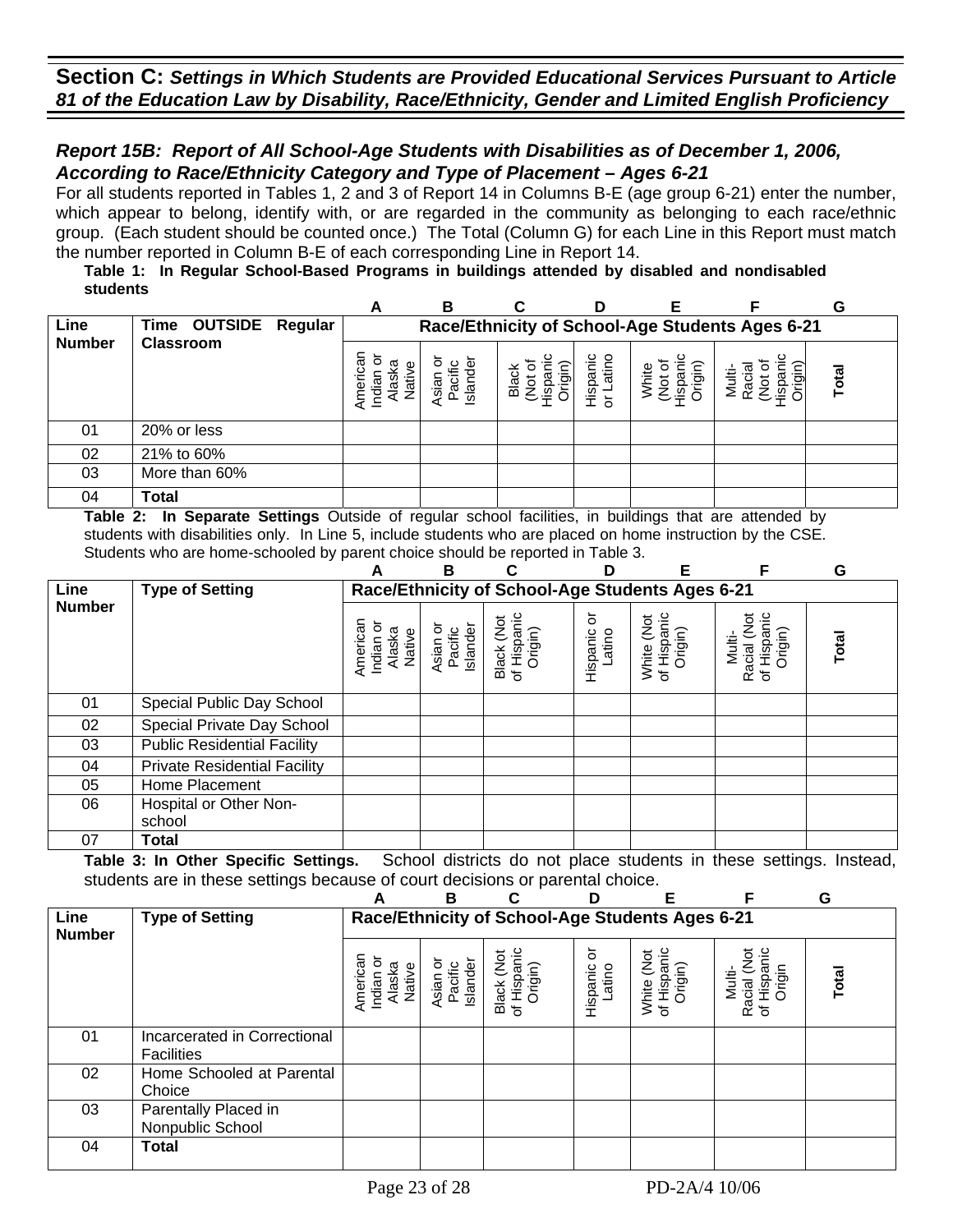## *Report 16A: Report of All School-Age Students with Disabilities as of December 1, 2006, According to Gender and Limited English Proficiency (LEP) Status – Ages 4-5*

For all students reported in Tables 1, 2 and 3 in the 4-5 year old age group of Report 14, enter the number, by gender and limited English proficient status. The Totals (Columns C and F) for each Line in this Report must match the Total (Column A) on each Line of Report 14.

#### **Table 1: In Regular School-Based Programs in buildings attended by disabled and nondisabled students**  A B C D E F

| Line<br><b>Number</b> | <b>Time OUTSIDE Regular</b> |      | <b>Gender for Ages 4-5</b> |              |     | <b>Limited English Proficiency (LEP)</b><br><b>Status for Ages 4-5</b> |       |
|-----------------------|-----------------------------|------|----------------------------|--------------|-----|------------------------------------------------------------------------|-------|
|                       | <b>Classroom</b>            | Male | Female                     | <b>Total</b> | Yes | No.                                                                    | Total |
| 01                    | 20% or less                 |      |                            |              |     |                                                                        |       |
| 02                    | 21% to 60%                  |      |                            |              |     |                                                                        |       |
| 03                    | More than 60%               |      |                            |              |     |                                                                        |       |
| 04                    | Total                       |      |                            |              |     |                                                                        |       |

**Table 2: In Separate Settings** Outside of regular school facilities, in buildings that are attended by students with disabilities only. In Line 5, include students who are placed on home instruction by the CSE. Students who are home-schooled by parent choice should be reported in Table 1.

|                       |                                     | Α                                                                      | В      | C            |                            |     |       |
|-----------------------|-------------------------------------|------------------------------------------------------------------------|--------|--------------|----------------------------|-----|-------|
| Line<br><b>Number</b> | <b>Type of Setting</b>              | <b>Limited English Proficiency (LEP)</b><br><b>Gender for Ages 4-5</b> |        |              | <b>Status for Ages 4-5</b> |     |       |
|                       |                                     | Male                                                                   | Female | <b>Total</b> | Yes.                       | No. | Total |
| 01                    | Special Public Day School           |                                                                        |        |              |                            |     |       |
| 02                    | Special Private Day School          |                                                                        |        |              |                            |     |       |
| 03                    | <b>Public Residential Facility</b>  |                                                                        |        |              |                            |     |       |
| 04                    | <b>Private Residential Facility</b> |                                                                        |        |              |                            |     |       |
| 05                    | Home Placement                      |                                                                        |        |              |                            |     |       |
| 06                    | Hospital or Other Non-school        |                                                                        |        |              |                            |     |       |
| 07                    | <b>Total</b>                        |                                                                        |        |              |                            |     |       |

|                       |                              | A                          |        | ⌒     |                                                                        |     |       |  |
|-----------------------|------------------------------|----------------------------|--------|-------|------------------------------------------------------------------------|-----|-------|--|
| Line<br><b>Number</b> | <b>Type of Setting</b>       | <b>Gender for Ages 4-5</b> |        |       | <b>Limited English Proficiency (LEP)</b><br><b>Status for Ages 4-5</b> |     |       |  |
|                       |                              |                            |        |       |                                                                        |     |       |  |
|                       |                              | Male                       | Female | Total | Yes                                                                    | No. | Total |  |
| 01                    | Incarcerated in Correctional |                            |        |       |                                                                        |     |       |  |
|                       | Facilities                   |                            |        |       |                                                                        |     |       |  |
| 02                    | Home Schooled at Parental    |                            |        |       |                                                                        |     |       |  |
|                       | Choice                       |                            |        |       |                                                                        |     |       |  |
| 03                    | Parentally Placed in         |                            |        |       |                                                                        |     |       |  |
|                       | Nonpublic School             |                            |        |       |                                                                        |     |       |  |
| 04                    | Total                        |                            |        |       |                                                                        |     |       |  |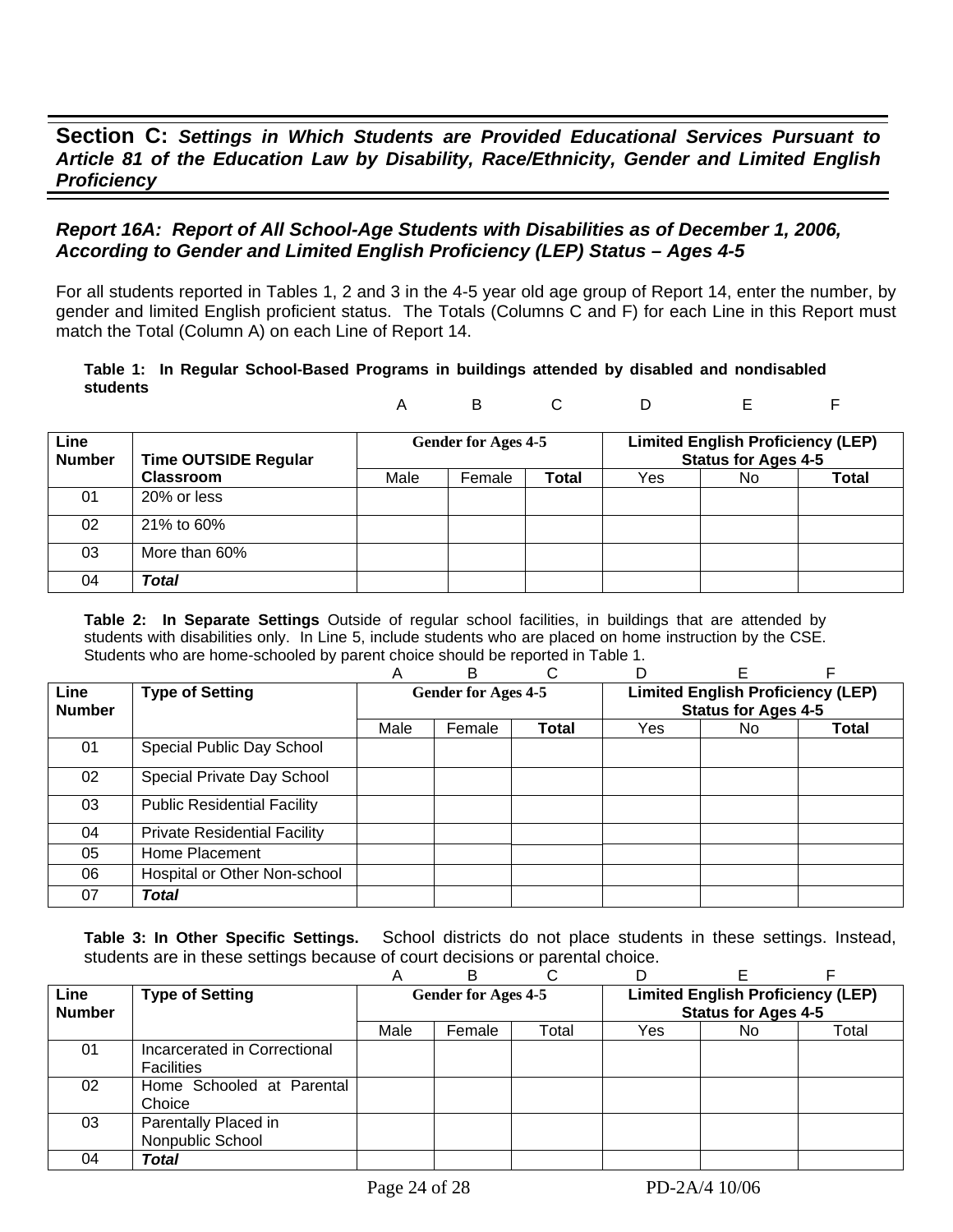## *Report 16B: Report of All School-Age Students with Disabilities as of December 1, 2006, According to Gender and Limited English Proficiency (LEP) Status – Ages 6-21*

For all students reported in Tables 1, 2 and 3 in the 6-21 year old age group of Report 14, enter the number, by gender and limited English proficient status. The Total (Columns C and F) for each Line in this Report must match the Total of Columns B-E combined on each Line of Report 14.

|          | Table 1: In Regular School-Based Programs in buildings attended by disabled and nondisabled |  |  |  |  |
|----------|---------------------------------------------------------------------------------------------|--|--|--|--|
| students |                                                                                             |  |  |  |  |

|                              |                             | Α    | В                           | С     | D                                                                       |     |       |  |
|------------------------------|-----------------------------|------|-----------------------------|-------|-------------------------------------------------------------------------|-----|-------|--|
| <b>Line</b><br><b>Number</b> | <b>Time OUTSIDE Regular</b> |      | <b>Gender for Ages 6-21</b> |       | <b>Limited English Proficiency (LEP)</b><br><b>Status for Ages 6-21</b> |     |       |  |
|                              | <b>Classroom</b>            | Male | Female                      | Total | Yes                                                                     | No. | Total |  |
| 01                           | 20% or less                 |      |                             |       |                                                                         |     |       |  |
| 02                           | 21% to 60%                  |      |                             |       |                                                                         |     |       |  |
| 03                           | More than 60%               |      |                             |       |                                                                         |     |       |  |
| 04                           | Total                       |      |                             |       |                                                                         |     |       |  |

**Table 2: In Separate Settings** Outside of regular school facilities, in buildings that are attended by students with disabilities only. In Line 5, include students who are placed on home instruction by the CSE. Students who are home-schooled by parent choice should be reported in Table 3.

|                       |                                     | Α                                                                       | в      | С            | D                           |     |       |
|-----------------------|-------------------------------------|-------------------------------------------------------------------------|--------|--------------|-----------------------------|-----|-------|
| Line<br><b>Number</b> | <b>Type of Setting</b>              | <b>Limited English Proficiency (LEP)</b><br><b>Gender for Ages 6-21</b> |        |              | <b>Status for Ages 6-21</b> |     |       |
|                       |                                     | Male                                                                    | Female | <b>Total</b> | Yes                         | No. | Total |
| 01                    | Special Public Day School           |                                                                         |        |              |                             |     |       |
| 02                    | Special Private Day School          |                                                                         |        |              |                             |     |       |
| 03                    | <b>Public Residential Facility</b>  |                                                                         |        |              |                             |     |       |
| 04                    | <b>Private Residential Facility</b> |                                                                         |        |              |                             |     |       |
| 05                    | Home Placement                      |                                                                         |        |              |                             |     |       |
| 06                    | Hospital or Other Non-school        |                                                                         |        |              |                             |     |       |
| 07                    | Total                               |                                                                         |        |              |                             |     |       |

|               |                              | Α    | R                           |              |                                          |     |       |  |
|---------------|------------------------------|------|-----------------------------|--------------|------------------------------------------|-----|-------|--|
| <b>Line</b>   | <b>Type of Setting</b>       |      | <b>Gender for Ages 6-21</b> |              | <b>Limited English Proficiency (LEP)</b> |     |       |  |
| <b>Number</b> |                              |      |                             |              | <b>Status for Ages 6-21</b>              |     |       |  |
|               |                              | Male | Female                      | <b>Total</b> | Yes                                      | No. | Total |  |
| 01            | Incarcerated in Correctional |      |                             |              |                                          |     |       |  |
|               | <b>Facilities</b>            |      |                             |              |                                          |     |       |  |
| 02            | Home Schooled                |      |                             |              |                                          |     |       |  |
| 03            | Parentally Placed in         |      |                             |              |                                          |     |       |  |
|               | Nonpublic School             |      |                             |              |                                          |     |       |  |
| 04            | Total                        |      |                             |              |                                          |     |       |  |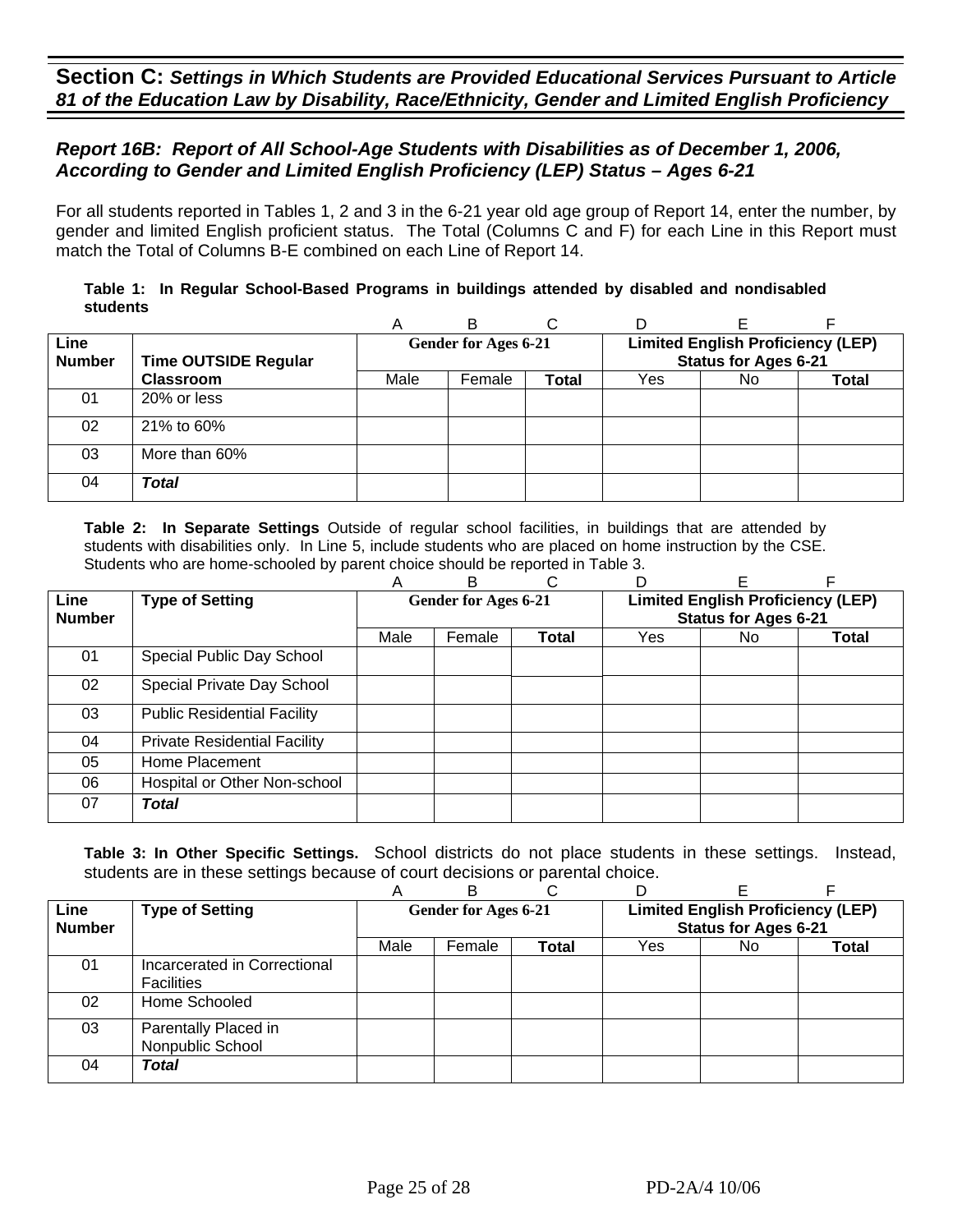# *Report 17A: Report of All School-Age Students with Disabilities as of December 1, 2006, According to Race/Ethnicity Category and Type of Disability - Ages 4-5*

In the table below, report race/ethnicity data by disability and age group 4-5 for all students reported in Tables 1,2 and 3, age group 4-5 of Reports 1 to 13.

The total reported below in Column G for each disability must match the sum of totals reported in Tables 1, 2 and 3 under the corresponding disability and age group 4-5 in Reports 1 to 13. Also, the total reported in Line 14 for each column must match the sum of corresponding columns of Tables 1, 2 and 3 of Report 15A.

|                       |                                           | $\mathbf A$                               | $\bf{B}$                                      | $\mathbf C$                                    | D                     | $\bf{E}$                                | $\mathbf F$                                   | G            |
|-----------------------|-------------------------------------------|-------------------------------------------|-----------------------------------------------|------------------------------------------------|-----------------------|-----------------------------------------|-----------------------------------------------|--------------|
| Line<br><b>Number</b> | <b>Disability</b>                         | American<br>Indian or<br>Alaska<br>Native | Asian<br><sub>or</sub><br>Pacific<br>Islander | <b>Black</b><br>(Not of<br>Hispanic<br>Origin) | Hispanic<br>or Latino | White<br>(Not of<br>Hispanic<br>Origin) | Multi-Racial<br>(Not of<br>Hispanic<br>Origin | <b>Total</b> |
| 01                    | Autism                                    |                                           |                                               |                                                |                       |                                         |                                               |              |
| 02                    | <b>Emotional Disturbance</b>              |                                           |                                               |                                                |                       |                                         |                                               |              |
| 03                    | Learning Disability                       |                                           |                                               |                                                |                       |                                         |                                               |              |
| 04                    | <b>Mental Retardation</b>                 |                                           |                                               |                                                |                       |                                         |                                               |              |
| 05                    | Deafness                                  |                                           |                                               |                                                |                       |                                         |                                               |              |
| 06                    | Hearing Impairment                        |                                           |                                               |                                                |                       |                                         |                                               |              |
| 07                    | Speech or Language<br>Impairment          |                                           |                                               |                                                |                       |                                         |                                               |              |
| 08                    | Visual Impairment<br>(includes Blindness) |                                           |                                               |                                                |                       |                                         |                                               |              |
| 09                    | Orthopedic Impairment                     |                                           |                                               |                                                |                       |                                         |                                               |              |
| 10                    | Other Health Impairment                   |                                           |                                               |                                                |                       |                                         |                                               |              |
| 11                    | <b>Multiple Disabilities</b>              |                                           |                                               |                                                |                       |                                         |                                               |              |
| 12                    | Deaf-Blindness                            |                                           |                                               |                                                |                       |                                         |                                               |              |
| 13                    | Traumatic Brain Injury                    |                                           |                                               |                                                |                       |                                         |                                               |              |
| 14                    | Total (Lines 1-13)                        |                                           |                                               |                                                |                       |                                         |                                               |              |

### **Racial/Ethnic Group for Students Ages 4-5**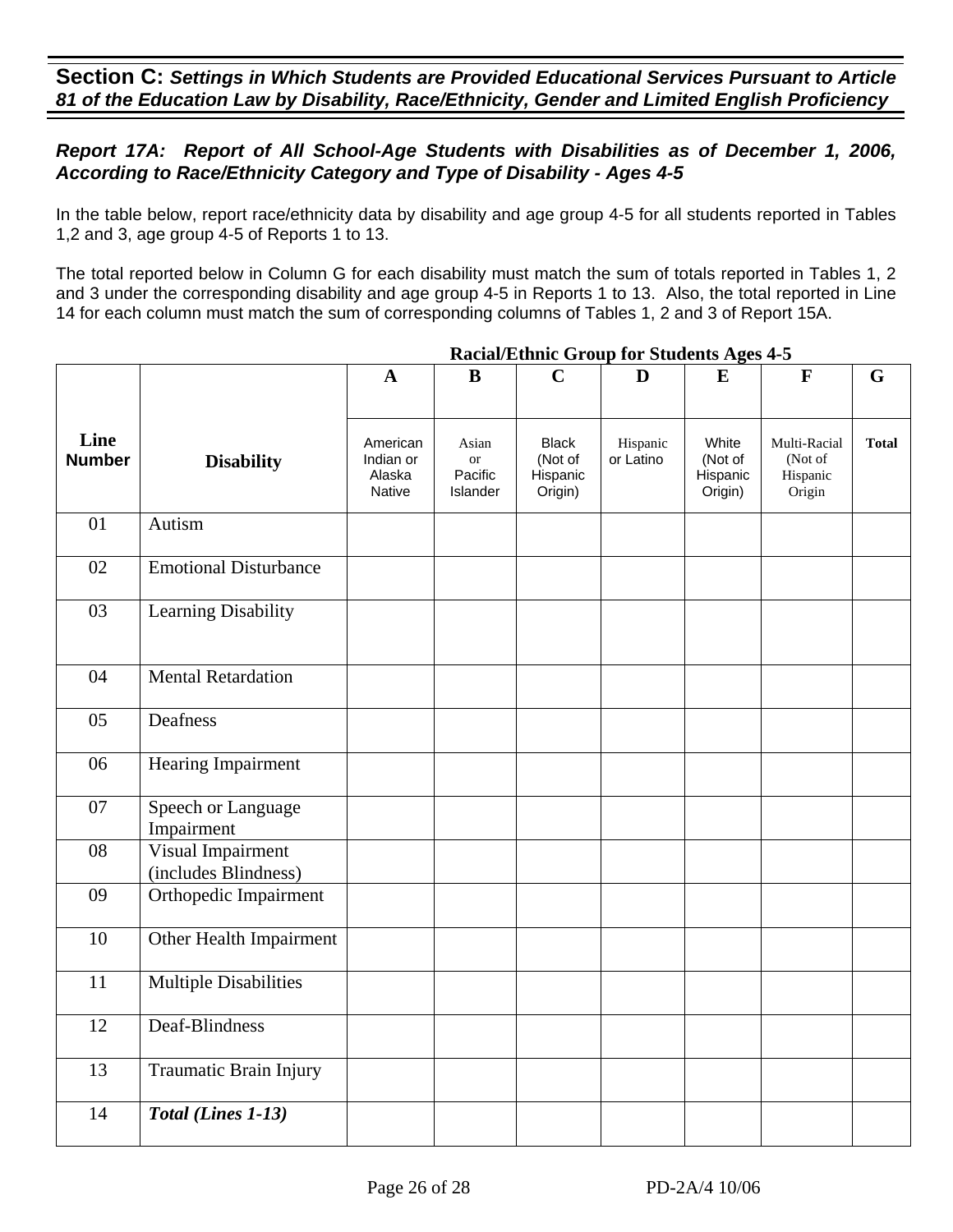# *Report 17B: Report of All School-Age Students with Disabilities as of December 1, 2006, According to Race/Ethnicity Category and Type of Disability - Ages 6-21*

In the table below, report race/ethnicity data by disability and (age group 6-21) for all students reported in Tables 1,2 and 3 (age group 6-21) of Reports 1 to 13.

The total reported below in Column G for each disability must match the sum of totals reported in Tables 1, 2 and 3 under the corresponding disability and age group 6-21 in Reports 1 to 13. Also, the total reported in Line 14 of each column must match the sum of corresponding columns of Tables 1, 2 and 3 of Report 15B.

|                       |                                           | $\mathbf{A}$                              | B                                         | $\mathbf C$                                    | D                     | E                                       | $\mathbf{F}$                                   | G            |
|-----------------------|-------------------------------------------|-------------------------------------------|-------------------------------------------|------------------------------------------------|-----------------------|-----------------------------------------|------------------------------------------------|--------------|
| Line<br><b>Number</b> | <b>Disability</b>                         | American<br>Indian or<br>Alaska<br>Native | Asian<br><b>or</b><br>Pacific<br>Islander | <b>Black</b><br>(Not of<br>Hispanic<br>Origin) | Hispanic<br>or Latino | White<br>(Not of<br>Hispanic<br>Origin) | Multi-<br>Racial (Not<br>of Hispanic<br>Origin | <b>Total</b> |
| 01                    | Autism                                    |                                           |                                           |                                                |                       |                                         |                                                |              |
| 02                    | <b>Emotional Disturbance</b>              |                                           |                                           |                                                |                       |                                         |                                                |              |
| 03                    | Learning Disability                       |                                           |                                           |                                                |                       |                                         |                                                |              |
| 04                    | <b>Mental Retardation</b>                 |                                           |                                           |                                                |                       |                                         |                                                |              |
| 05                    | Deafness                                  |                                           |                                           |                                                |                       |                                         |                                                |              |
| 06                    | Hearing Impairment                        |                                           |                                           |                                                |                       |                                         |                                                |              |
| 07                    | Speech or Language<br>Impairment          |                                           |                                           |                                                |                       |                                         |                                                |              |
| 08                    | Visual Impairment<br>(includes Blindness) |                                           |                                           |                                                |                       |                                         |                                                |              |
| 09                    | Orthopedic Impairment                     |                                           |                                           |                                                |                       |                                         |                                                |              |
| 10                    | <b>Other Health</b><br>Impairment         |                                           |                                           |                                                |                       |                                         |                                                |              |
| 11                    | <b>Multiple Disabilities</b>              |                                           |                                           |                                                |                       |                                         |                                                |              |
| 12                    | Deaf-Blindness                            |                                           |                                           |                                                |                       |                                         |                                                |              |
| 13                    | Traumatic Brain Injury                    |                                           |                                           |                                                |                       |                                         |                                                |              |
| 14                    | Total (Lines 1-13)                        |                                           |                                           |                                                |                       |                                         |                                                |              |

### **Racial/Ethnic Group for Students Ages 6-21**